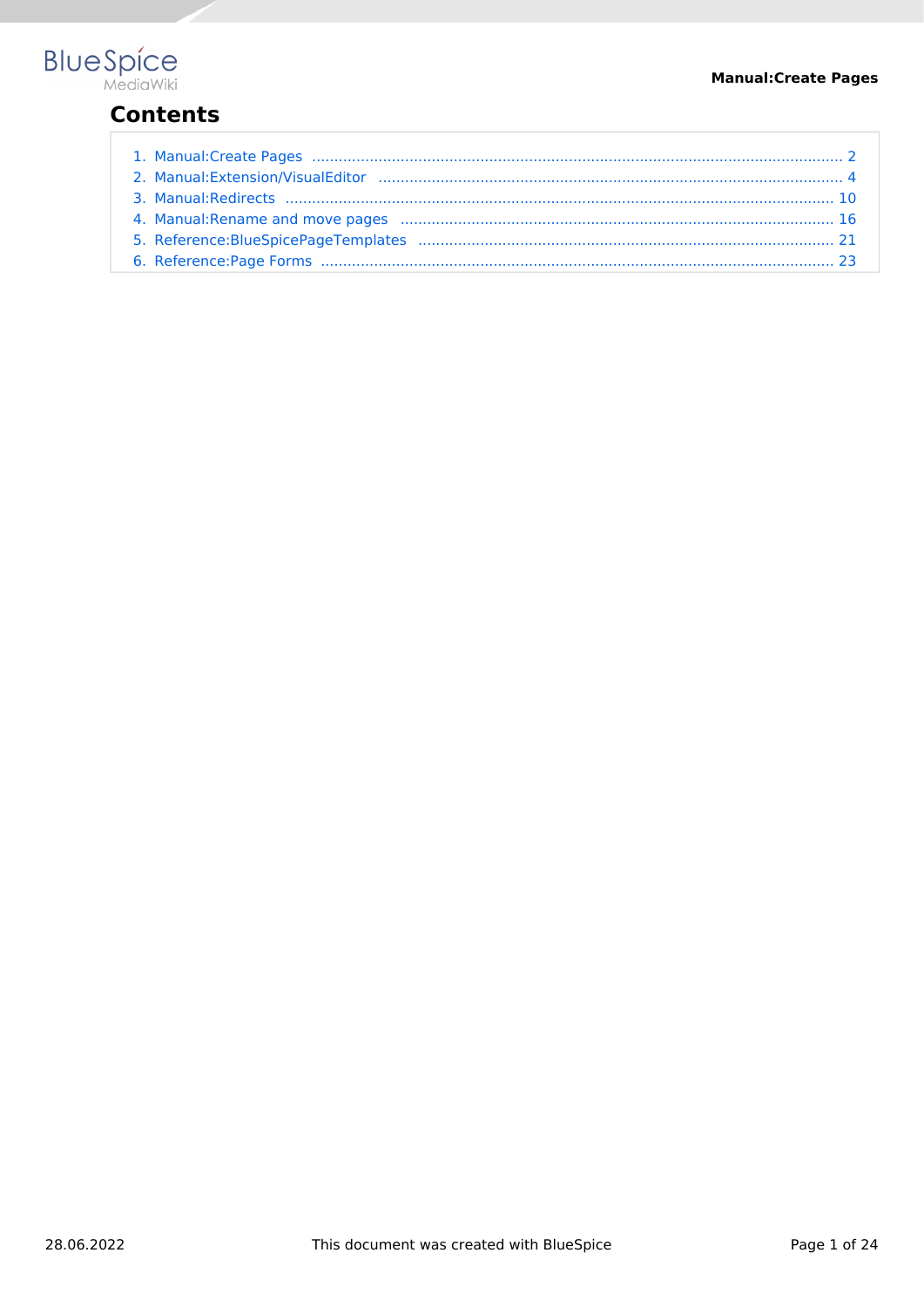## <span id="page-1-0"></span>**BlueSpice MediaWiki**

# **Manual:Create Pages**

An important aspect of the wiki principle is that information can be shared with other people quickly and without any "red tape". Every wiki user with edit rights should therefore be able to create and edit a page at least in one namespace without any prior knowledge or without special privileges to contribute to their knowledge.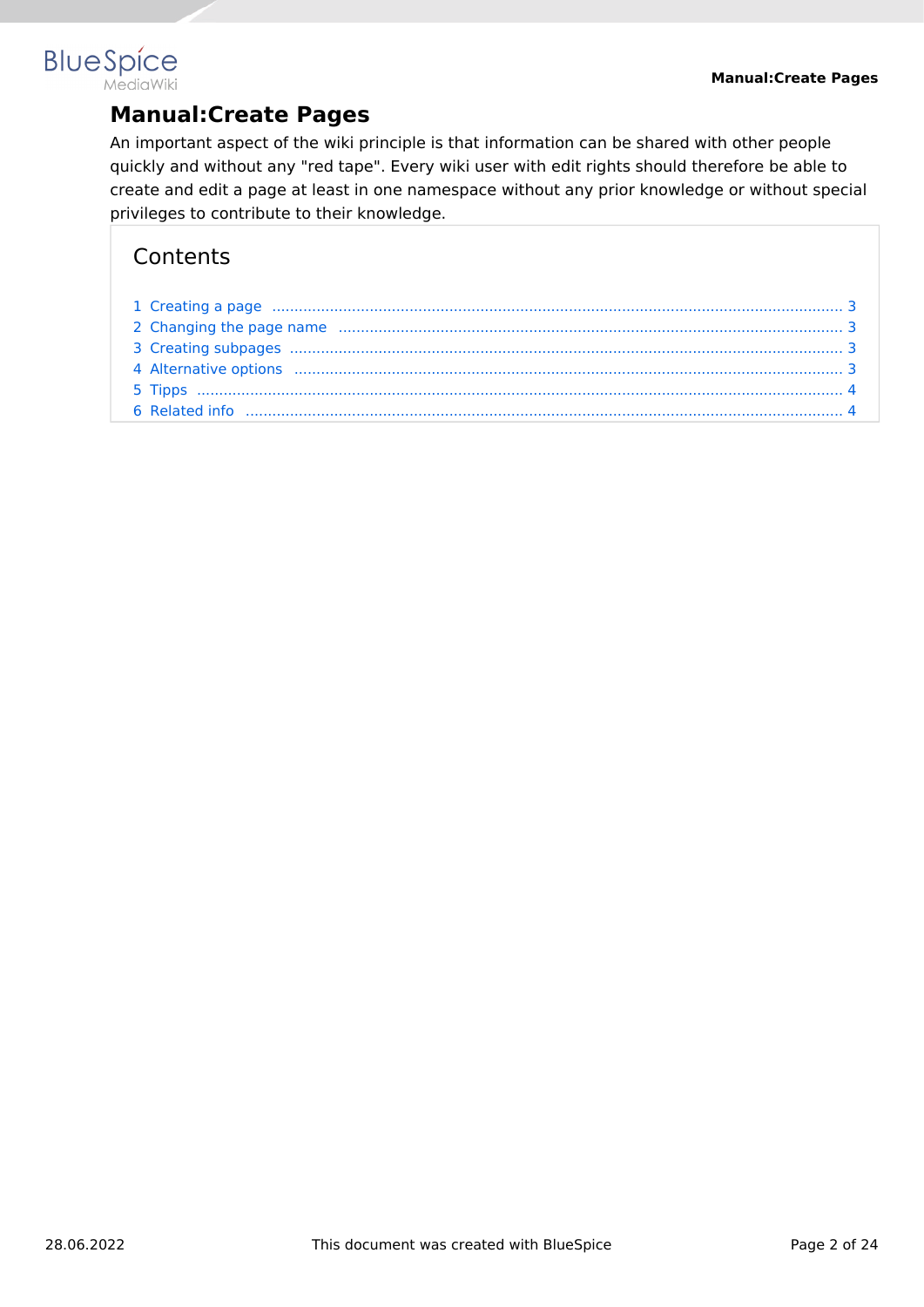<span id="page-2-0"></span>

## Creating a page

To create a page:

**Click** the *New* button in the header bar. A dialog window opens.

**Enter** a new page name. If the page does not yet exist, you will see a redlink.

| Cancel        | Create new page | Done      |
|---------------|-----------------|-----------|
|               | Sales process   | $\hat{=}$ |
| Sales process |                 |           |
|               | Creating a page |           |

#### **Click** *Done*.

**Choose** *Empty page* or a different page template. This step is skipped if there are no available page templates. The page opens in edit mode. You can now switch between visual and source edit mode using the [Editor toolbar.](#page-3-0)

**Save** the page. It is now available in the main namespace of your wiki (unless you added a namespace prefix while creating the page).

## <span id="page-2-1"></span>Changing the page name

If you want to change the page name after the page has been saved  $-$  e.g., to save it in a different namespace — you can [move the page](https://en.wiki.bluespice.com/w/index.php?title=Manual:Rename_and_move_a_page&action=view).

## <span id="page-2-2"></span>Creating subpages

To create a subpage for the current page, select the *New Subpage* link from the *New* button menu.



The subpage is then created as *Current Page/Subpage (e.g*., Visual Editor/Tables). If a page has subpages, the path is displayed as breadcrumb navigation at the top of the page.

## <span id="page-2-3"></span>Alternative options

**Search field:** Maybe information about your topic already exists. Before you create a new page, you can use the search to enter terms for your topic and check existing pages. If no suitable page exists, click on the redlink 'Create page *[page name]*' in the search results **er address bar:** You can also create a page directly from the address bar of your web browser. Simply exchange the current page name with a new one. Then, click enter to create the new page.

**Form:** In BlueSpice pro, the extension [Page Forms](#page-22-0) is available. It allows to create pages using a form.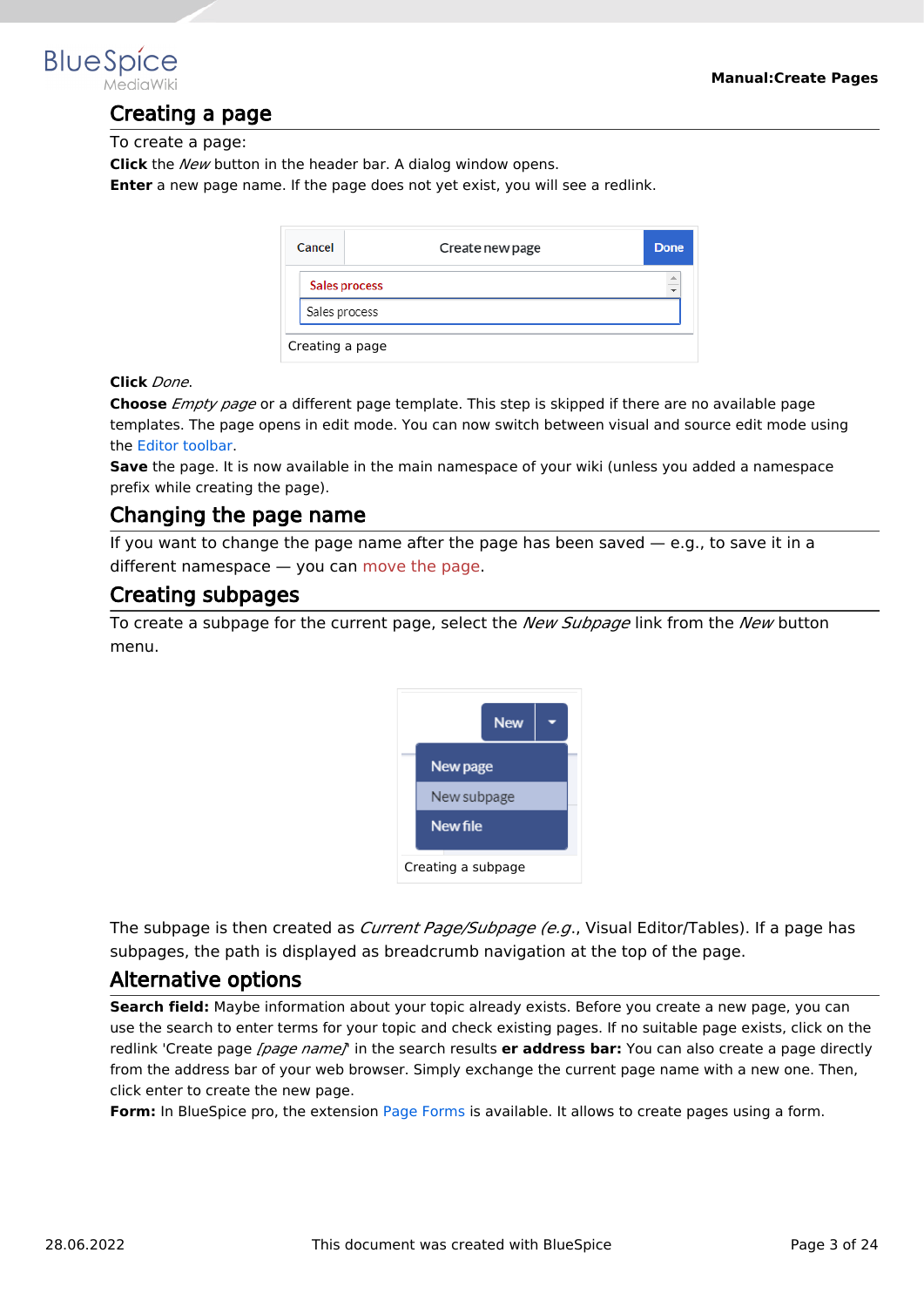<span id="page-3-1"></span>

## Tipps

**Redirects:** Do you have the impression that an article title is searched more often with a different synonym? Then create a new article with this name and [redirect](https://en.wiki.bluespice.com/w/index.php?title=Manual:Using_Redirects&action=view) the page to another page that contains the actual information.

**Title choice:** In a wiki, titles are very important. In wikis with many entries, authors may make references to pages that they deem important in the context of their entry. The page title should, therfore, clearly communicate its content. Single words are very good, but even short sentences like "why wikis work" can be useful names. In addition, meaningful page titles also help readers find their way around when they search for an entry.

**Spelling:** When linking to an already existing page you should pay attention to their exact spelling. If you e. g. typing a [[hello world]] instead of [[Hello World]] will create a new page as the links are spelled differently. Therefore, consider also capitalization and spaces. Only at the beginning of the letter does it make no difference whether you write a small or capital letter.

**Namespaces:** If you want to create an article in a different namespace, the namespace must appear before article name. Example: [[namespace:article name]] .

**Special characters:** The following characters **cannot** be used in titles : { } & ? < > \ and , . For more information, see [mediawiki.org/wiki/Manual:Page\\_title.](https://www.mediawiki.org/wiki/Manual:Page_title)

<span id="page-3-2"></span>**Subpages:** The character / is used to create a [subpage](https://en.wiki.bluespice.com/w/index.php?title=Subpage&action=view).

## Related info

- [Rename and move pages](#page-15-0)
- [Redirects](#page-9-0)
- **[Creating and Using Page Templates](#page-20-0)**

# <span id="page-3-0"></span>**2.2 Edit**

BlueSpice uses the MediaWiki extension VisualEditor as editing tool. This sophisticated editor supports all common edit tasks that you can expect in a wiki environment.

| 3 Pasting content from your clipboard manufactured and contain manufactured by 5                                                                                                                                                     |  |
|--------------------------------------------------------------------------------------------------------------------------------------------------------------------------------------------------------------------------------------|--|
|                                                                                                                                                                                                                                      |  |
| 5 Inserting other content manufactured content of the content of the content of the content of the content of the content of the content of the content of the content of the content of the content of the content of the con       |  |
|                                                                                                                                                                                                                                      |  |
|                                                                                                                                                                                                                                      |  |
|                                                                                                                                                                                                                                      |  |
| 9 Hints and tips <b>with the contract of the contract of the contract of the contract of the contract of the contract of the contract of the contract of the contract of the contract of the contract of the contract of the con</b> |  |
|                                                                                                                                                                                                                                      |  |
| 9.2 Insert special content manufacture and content and content of the content of the content of the content of the content of the content of the content of the content of the content of the content of the content of the co       |  |
|                                                                                                                                                                                                                                      |  |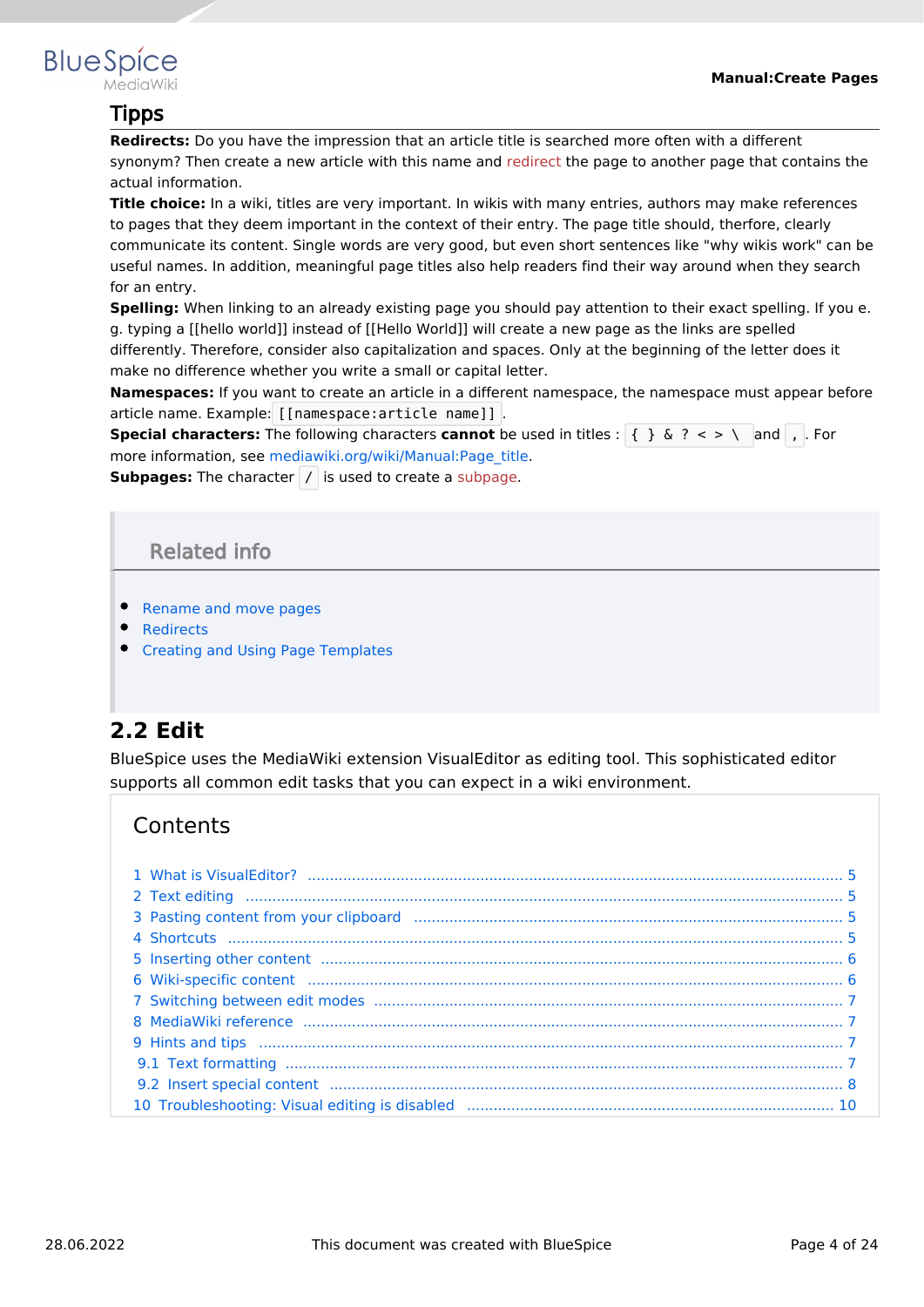# <span id="page-4-0"></span>What is VisualEditor?

| Paragraph           | $\checkmark$<br>$\checkmark$<br>≏ | i≡∽<br>Cite $\vee$<br>ు<br>Insert $\vee$ | ▲<br>∸∸ | $\circ$<br>$\sim$<br>三<br>Save changes<br>-- |
|---------------------|-----------------------------------|------------------------------------------|---------|----------------------------------------------|
|                     | $\overline{\phantom{a}}$<br>-     | $\sim$<br>4<br>◡                         |         | 5                                            |
| <b>VisualEditor</b> |                                   |                                          |         |                                              |

The visual editor is optimized for editing wiki pages. Important characteristics and functions are: **Page structuring** with headings.

Consistent **text formatting**.

**Linking** of contents.

**Inserting special content** (files/media, tables, templates, magic words)

<span id="page-4-1"></span>Adjusting **page options**.

## Text editing

Typical text formatting options such as **bold**, *italics*, or text color are available as a context menu. When you highlight text, a menu with common formatting elements appears. For example, you can apply a different text color.



# <span id="page-4-2"></span>Pasting content from your clipboard

If you paste content from your clipboard (e.g., copied from MS Word or MS Excel), you usually also paste many unnecessary formatting tags from the original application. To avoid, this you should paste the content as plaintext.

If you already pasted text which resulted in undesirable formatting, you can use the undo function in VisualEditor to remove the content again if you



have not yet saved the page or switched between visual and source editing mode.

To paste content as plain text instead, use the shortcut **ctrl+shift+v**.

## <span id="page-4-3"></span>**Shortcuts**

If you want to apply multiple formatting options at the same time, shortcuts are often the quickest way. For example, to show text in bold and italic, highlight the text and press *Ctrl+b* (for "**bold**") and *Ctrl+i* (for "*italics*"). Even a link can be quickly inserted by pressing *Ctrl+k*. Pressing *Ctrl+b* again will cancel the bold. Multiple formats can be removed after text selection with *Ctrl+m*.

All available keyboard shortcuts are marked accordingly in VisualEditor next to each menu item.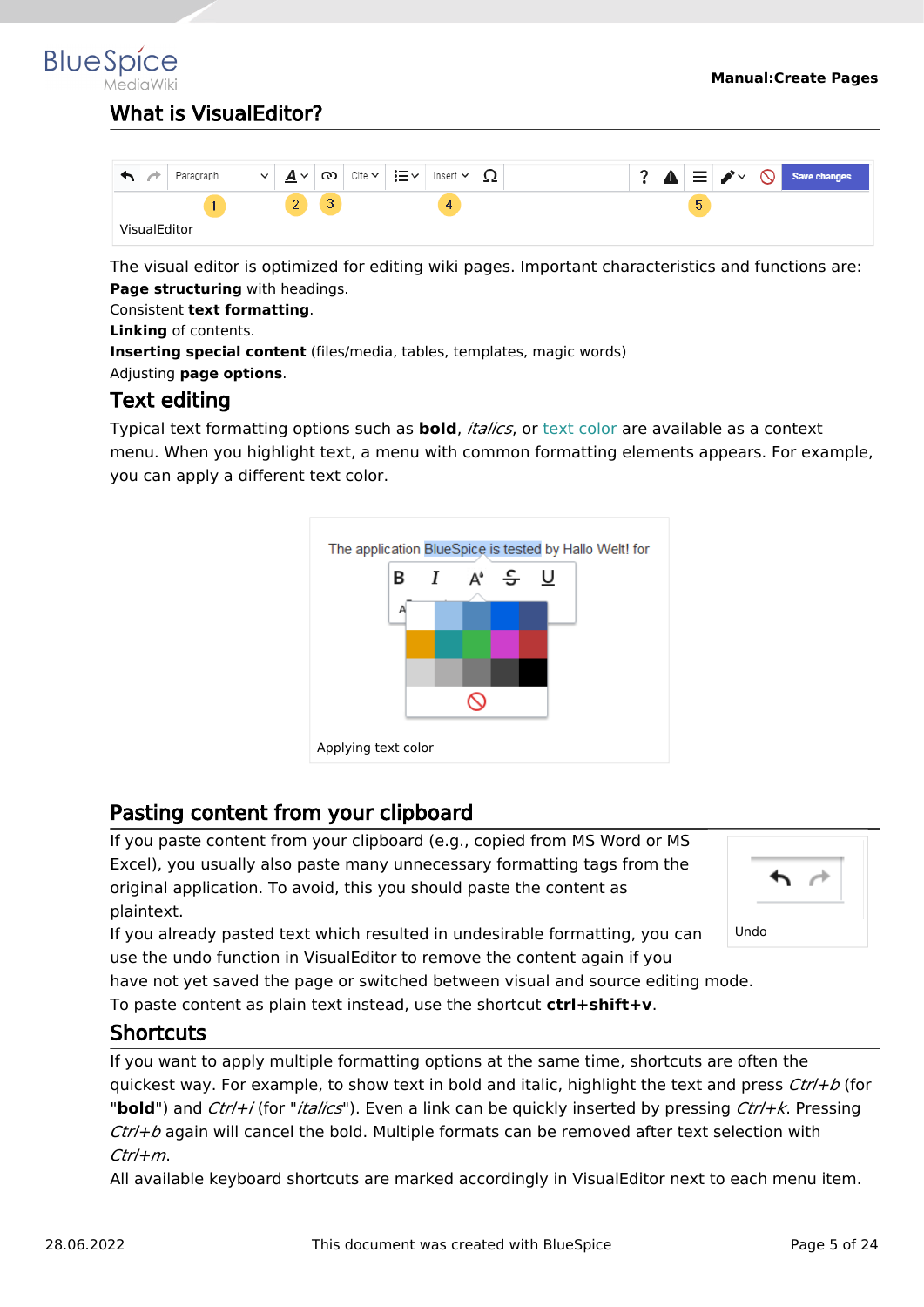



**Note:** For a list of all available shortcuts, click on "Keyboard shortcuts" in the Visual Editor help menu (the question mark menu item).

## <span id="page-5-0"></span>Inserting other content

Many typical page elements such as images, files and tables can be integrated into your page from the *Insert* menu.

File formats with a preview option: jpg/jpeg, png, gif, pdf

File formats without preview option are always inserted as links (e.g., Microsoft Office formats) Files can be connected with namespaces and categories

If you want to learn more about inserting these elements, go to the following help pages: [Images](https://en.wiki.bluespice.com/wiki/Manual:Extension/VisualEditor/Images)

[Files \(PDF, xls, doc, ...\)](https://en.wiki.bluespice.com/wiki/Manual:Extension/VisualEditor/Images) [Tables](https://en.wiki.bluespice.com/wiki/Manual:Extension/VisualEditor/Tables) **[Templates](https://en.wiki.bluespice.com/wiki/Manual:Templates)** 

## <span id="page-5-1"></span>Wiki-specific content

Some functions in the "Insert" menu are little known from traditional word processing, but are quite typical for working with a wiki. Therefore, they are briefly introduced here. Find more information on the help pages here in the helpdesk or at mediawiki.org:

**Comment:** Add comments to the page. These are only visible in the source code.

**[Gallery:](https://www.mediawiki.org/wiki/Help:VisualEditor/User_guide#Editing_media_galleries)** A simple picture gallery can support many process flows.

**[Magic word](https://en.wiki.bluespice.com/wiki/Manual:MagicWords):** Wiki features such as signature, word counter, category tree or even process diagrams with draw.io can be integrated as a "magic word".

**Your signature:** Only works on pages that allow signatures. Pages in the Namespace "Pages" are not included.

**Codeblock:** Programming code is displayed here in clean code blocks, optionally with line numbers. **References list:**

**Chemical formula:** The formula rendering uses an external service via Wikimedia's REST API.

**[Math formula](https://www.mediawiki.org/wiki/Help:VisualEditor/User_guide/en#Editing_mathematical_formulae):** An editor opens for entering a mathematical formula.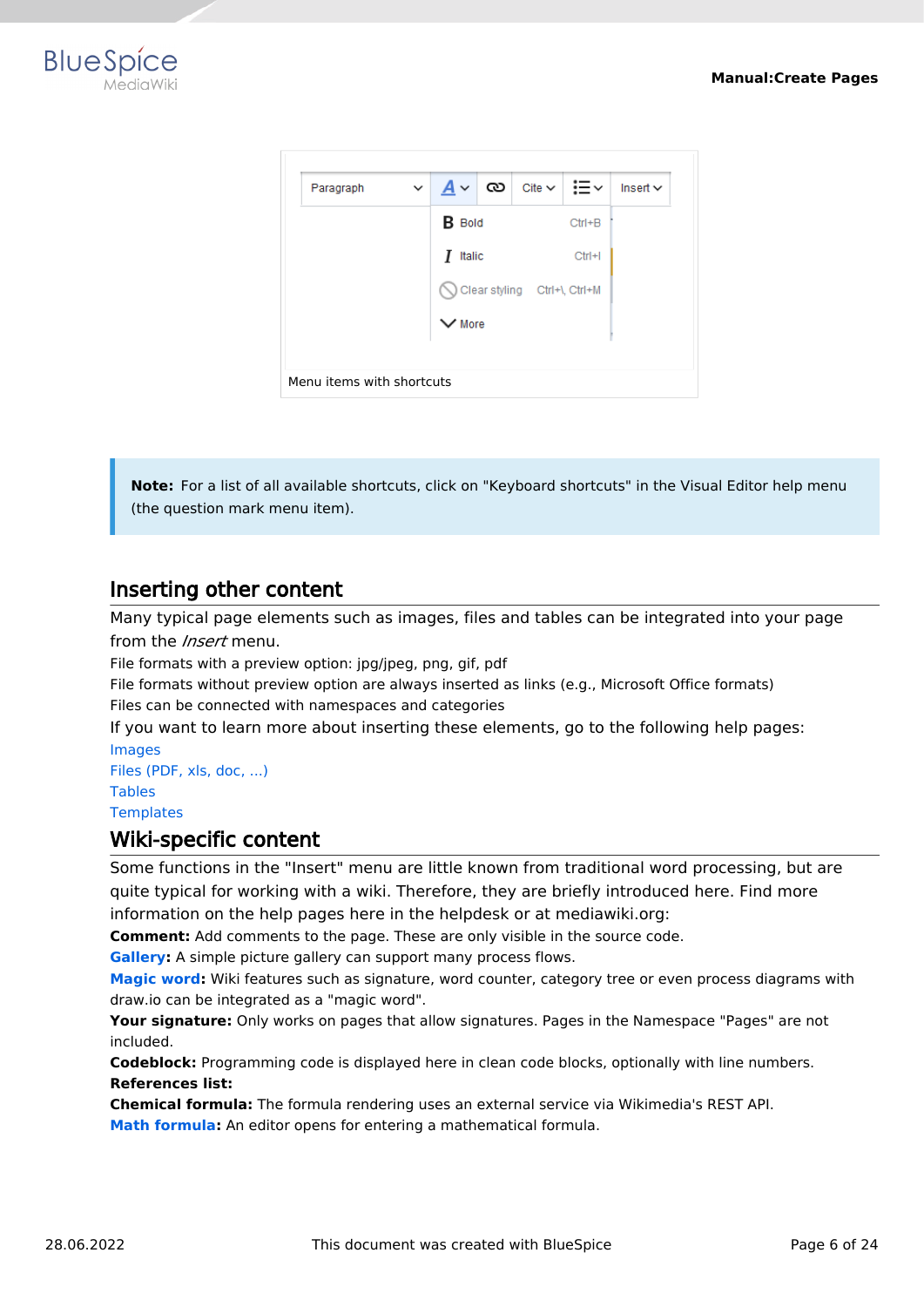# <span id="page-6-0"></span>Switching between edit modes

When creating or editing a page, the page loads in visual editing mode. If you are familiar with the code language of MediaWiki ("Wikitext"), you can easily switch to source editing mode using the "Switch editor" button:

| <b>◆</b> Visual editing |
|-------------------------|
| [[]] Source editing     |

# <span id="page-6-1"></span>MediaWiki reference

Since VisualEditor is a standard MediaWiki extension, you can also read a [documentation of](https://www.mediawiki.org/wiki/Help:VisualEditor/User_guide/en%7Ccomplete)  [functionality on MediaWiki](https://www.mediawiki.org/wiki/Help:VisualEditor/User_guide/en%7Ccomplete). Here in the BlueSpice Helpdesk, we only give some hints and tips for using the editor.

# <span id="page-6-2"></span>Hints and tips

VisualEditor is optimized for editing web pages. That's why it has exactly the features that are often needed to create a wiki page. The consistent formatting of content supports the readability of your wiki content.

# <span id="page-6-3"></span>**Text formatting**

| <b>Text formatting</b>                       |                                                                                                                                                                                                                                                                                |  |  |
|----------------------------------------------|--------------------------------------------------------------------------------------------------------------------------------------------------------------------------------------------------------------------------------------------------------------------------------|--|--|
| Undo function                                | Left arrow: Undo last action (greyed out: there is no last action yet)<br>Right arrow: Restore last action (greyed out: there's nothing to<br>restore yet)                                                                                                                     |  |  |
| Format Paragraph<br>Paragraph<br>$\check{ }$ | Here text can be defined as heading or specific paragraph type. <i>Note:</i> If you<br>work in a table, the options will change accordingly (content cell and header<br>cell):<br>Content cell                                                                                 |  |  |
| Style text                                   | If no text has been selected before clicking on the " $A$ " button and on a<br>button, the text will be formatted from the current position of the cursor.<br>(More Info at mediawiki.org/wiki/Help:VisualEditor/User guide<br>/en#Getting_Started:_The_VisualEditor-Toolbar]) |  |  |
|                                              | If no text was selected before the hyperlink dialog was opened, the link will<br>be generated with a number:                                                                                                                                                                   |  |  |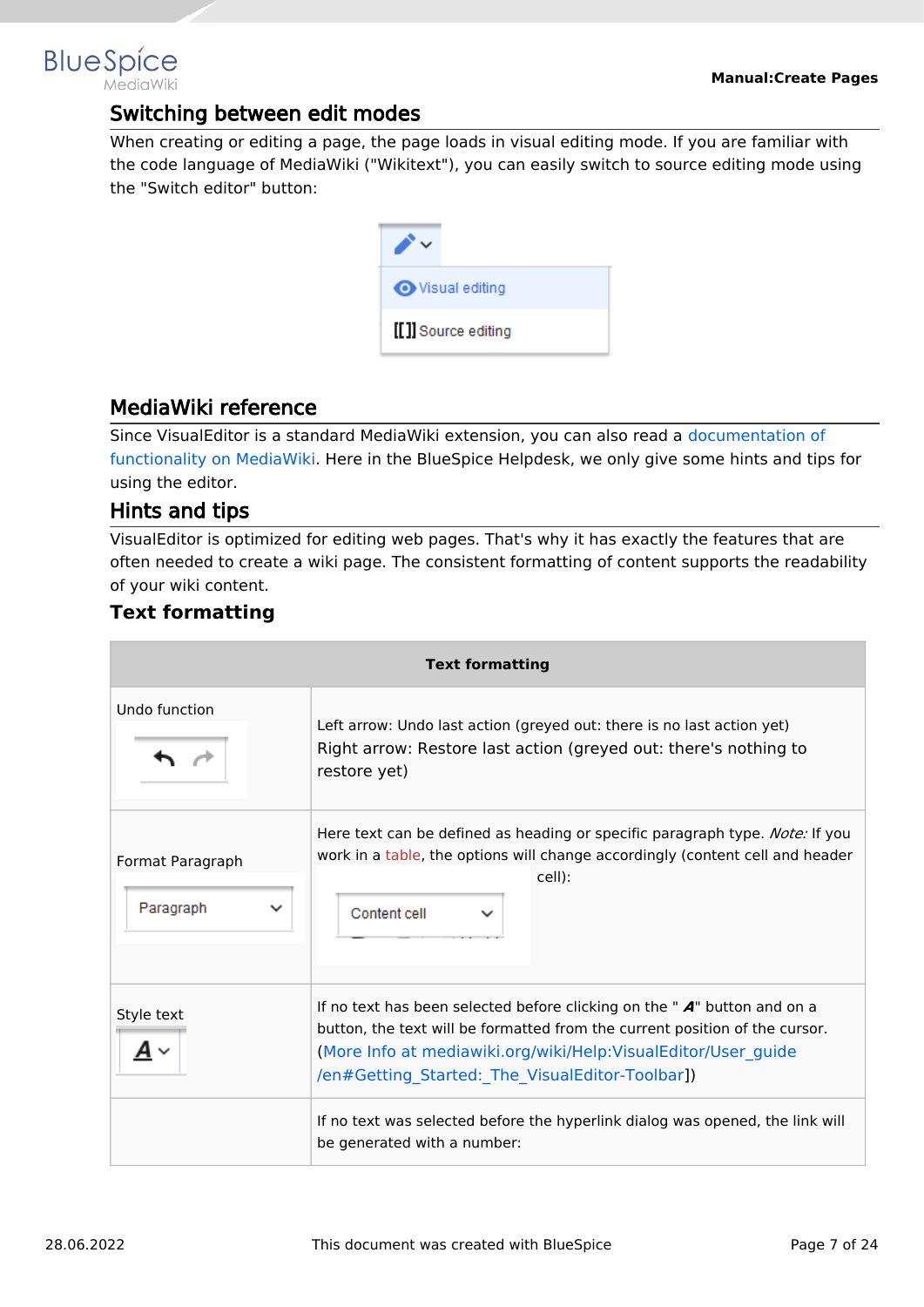

| <b>Text formatting</b> |                                                                                                                                                                                                        |  |  |
|------------------------|--------------------------------------------------------------------------------------------------------------------------------------------------------------------------------------------------------|--|--|
| Insert hyperlink<br>ు  | [1] To subsequently change the hyperlink description, just click on<br>the link to open the edit menu. In a table, you may need to double-<br>click the cell first and then click the hyperlink again. |  |  |
| cite<br>Cite $\vee$    | The citation menu is used to insert footnote references (also called<br>itemizations or footnotes) within the text.                                                                                    |  |  |
| Structure              |                                                                                                                                                                                                        |  |  |

# <span id="page-7-0"></span>**Insert special content**

| <b>Paste Special Content</b>   |                                                                                                                                                                                                                                |  |  |
|--------------------------------|--------------------------------------------------------------------------------------------------------------------------------------------------------------------------------------------------------------------------------|--|--|
| Insert menu<br>Insert $\sim$   | Use the "insert" menu to insert various media (images, videos) and<br>text formats:                                                                                                                                            |  |  |
| media<br>Media                 | Inserting pictures and videos<br>(Details on MediaWiki])                                                                                                                                                                       |  |  |
| templates<br><b>D</b> Template | Include a template in the page.                                                                                                                                                                                                |  |  |
| tables<br>$\mathbf{H}$ Table   | Tables are an important tool for formatting tabular page content.                                                                                                                                                              |  |  |
| comment<br>Comment             | Comments are not visible to readers, but only in edit mode. A<br>comment can be inserted anywhere on a page. The comment can<br>be edited by clicking on it.<br>And this is what a comment looks like:<br>Discuss content with |  |  |
| Gallery                        |                                                                                                                                                                                                                                |  |  |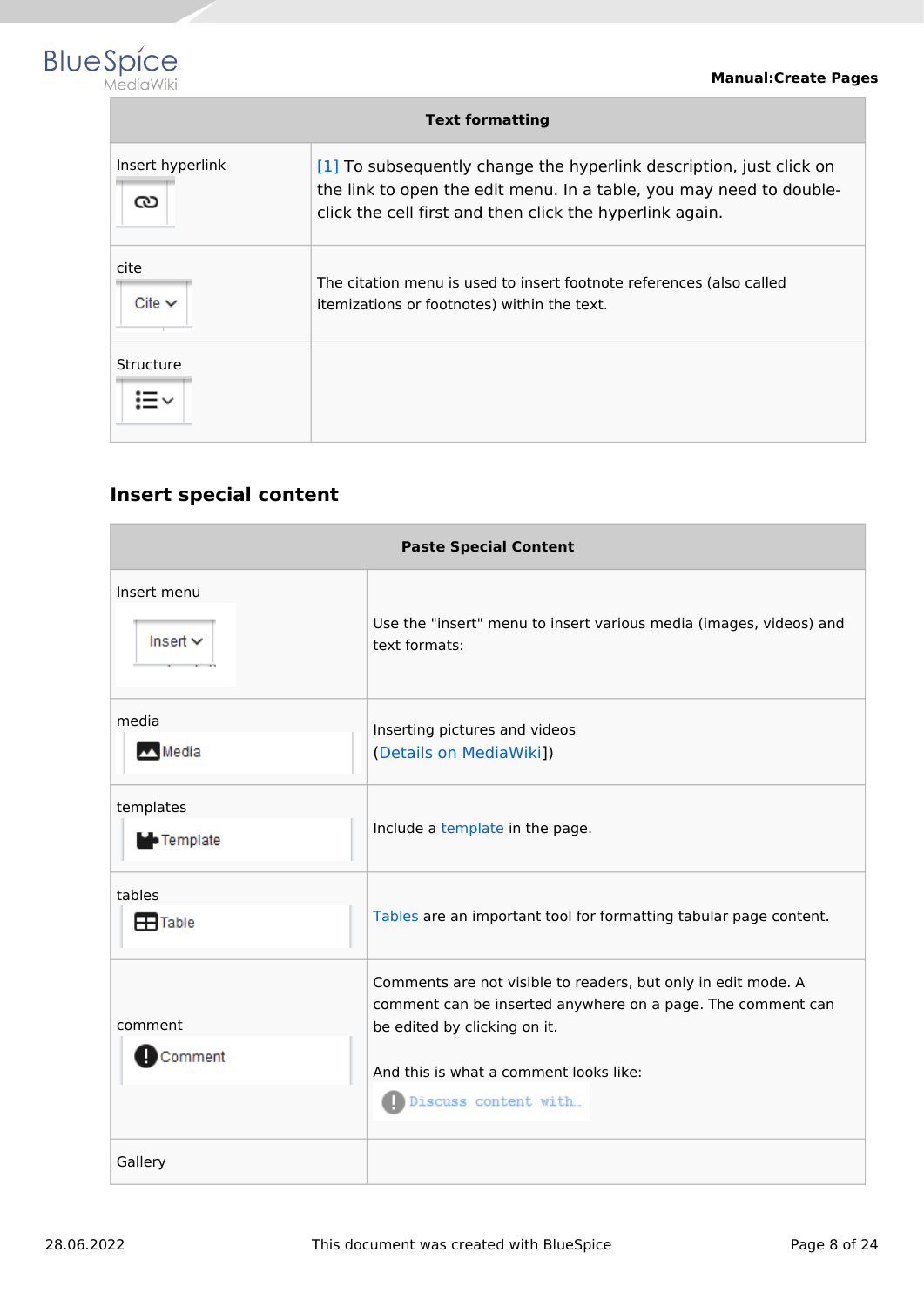

| <b>Paste Special Content</b>          |                                                                                                                                                                                                    |  |  |
|---------------------------------------|----------------------------------------------------------------------------------------------------------------------------------------------------------------------------------------------------|--|--|
| Gallery                               |                                                                                                                                                                                                    |  |  |
| Magic word<br>Magic word              | With a "magic word" you can include certain variables or so-called<br>behavioral switches in your page. For example, you can display the<br>word count:<br>Learn more about the functionMagic Word |  |  |
| Your signature<br>Q Your signature    | This option can only be used in discussions. It allows to add a<br>signature at any point of a discussion.                                                                                         |  |  |
| Code block<br>Code block              | With code block various code examples can be entered, like e.g. in<br>HTML syntax. The code is then displayed properly formatted:<br><span style="color: red">red text</span>                      |  |  |
| Refernces list<br>References list     |                                                                                                                                                                                                    |  |  |
| Chemical formula<br>Chemical formula  | The formula rendering uses an external service via Wikimedia's<br><b>REST API.</b>                                                                                                                 |  |  |
| Math formula<br>$\Sigma$ Math formula | It opens an editor for entering a mathematical formula.<br>[[on MediaWiki]]                                                                                                                        |  |  |
| <b>Special Characters</b><br>Ω        |                                                                                                                                                                                                    |  |  |

### Page options

| <b>Page Options</b>      |                                                       |  |
|--------------------------|-------------------------------------------------------|--|
| Options menu<br>$\equiv$ | The options menu allows editing of all page settings. |  |
| Options                  |                                                       |  |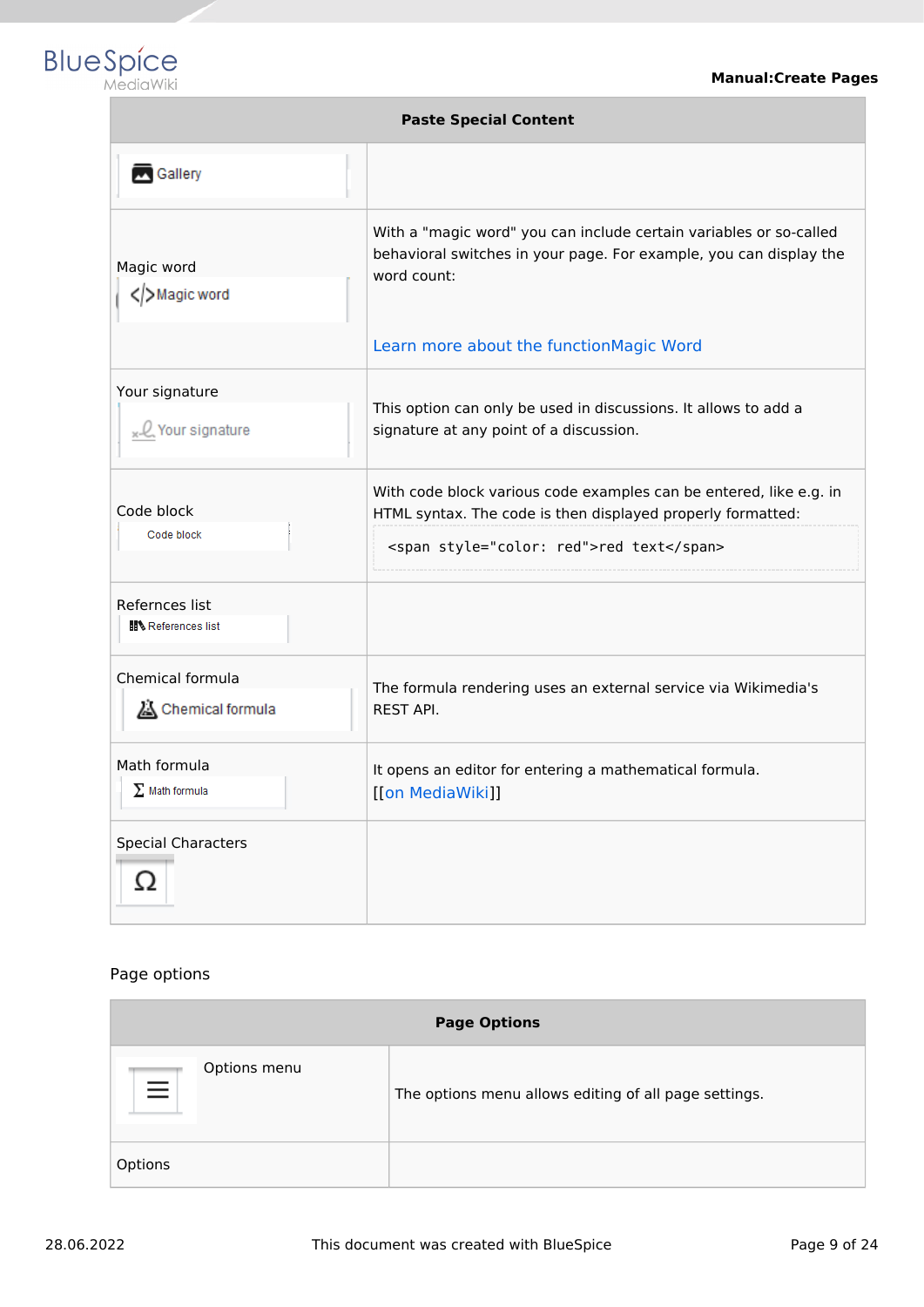

| <b>Page Options</b>                                              |                                                                                                                                                                                                                                                                                              |  |  |
|------------------------------------------------------------------|----------------------------------------------------------------------------------------------------------------------------------------------------------------------------------------------------------------------------------------------------------------------------------------------|--|--|
| Options                                                          | This button allows the page settings and page information to be<br>updated simultaneously within a dialog box.                                                                                                                                                                               |  |  |
| Categories<br>Categories                                         | Here you assign the page to one or more categories Categories.<br>The page will appear accordingly on all linked category pages.                                                                                                                                                             |  |  |
| Page Settings                                                    | Page redirection: When the page is redirected, the content of the<br>page is no longer displayed, but the target page is loaded<br>directly.                                                                                                                                                 |  |  |
| Page settings                                                    | This setting can also be used to display or remove the<br>table of contents at the top of the page. The table of<br>contents is automatically generated by the headings on<br>the page. When a page has more than three headings, the<br>table of contents appears automatically by default. |  |  |
| <b>Advanced Settings</b><br>Advanced settings                    |                                                                                                                                                                                                                                                                                              |  |  |
| Languages<br>文A Languages                                        |                                                                                                                                                                                                                                                                                              |  |  |
| Templates used<br>• Templates used                               |                                                                                                                                                                                                                                                                                              |  |  |
| View as right-to-left<br>← View as right-to-left<br>Ctrl+Shift+X | Support for languages that are read from right to left. Clicking<br>this button right-side formats the page text. Click again to set<br>the text flush left.                                                                                                                                 |  |  |
| Find and replace<br>Q Find and replace<br>$Ctrl + F$             | Words or characters can be searched and replaced directly on<br>the page. The "Undo" button can be used to cancel the change.                                                                                                                                                                |  |  |

# <span id="page-9-1"></span>Troubleshooting: Visual editing is disabled

If you only have the source editing option in your editor toolbar, please contact an administrator of your wiki. The following settings must be checked in this case:

Global settings via the [configuration manager](https://en.wiki.bluespice.com/wiki/Manual:Extension/BlueSpiceConfigManager)

<span id="page-9-0"></span>[Namespace manager](https://en.wiki.bluespice.com/wiki/Manual:Extension/BlueSpiceNamespaceManager) settings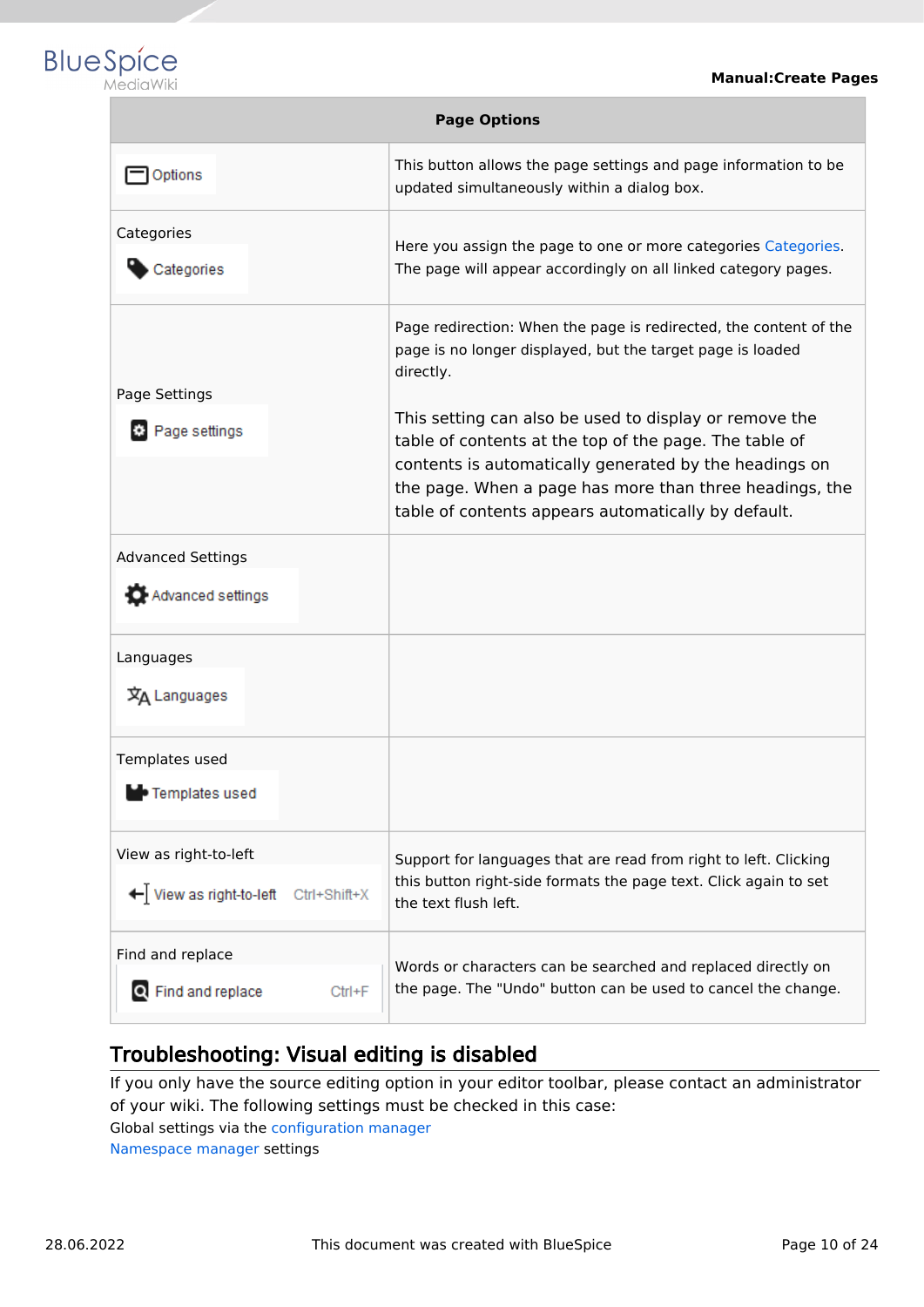

# 8.2 Redirects

| 2 When to use a redirect minimum minimum minimum minimum minimum minimum 12                                    |  |
|----------------------------------------------------------------------------------------------------------------|--|
|                                                                                                                |  |
|                                                                                                                |  |
| 3.2 Source editing mode manufactured and contract the material contract of the material of the material of the |  |
|                                                                                                                |  |
|                                                                                                                |  |
|                                                                                                                |  |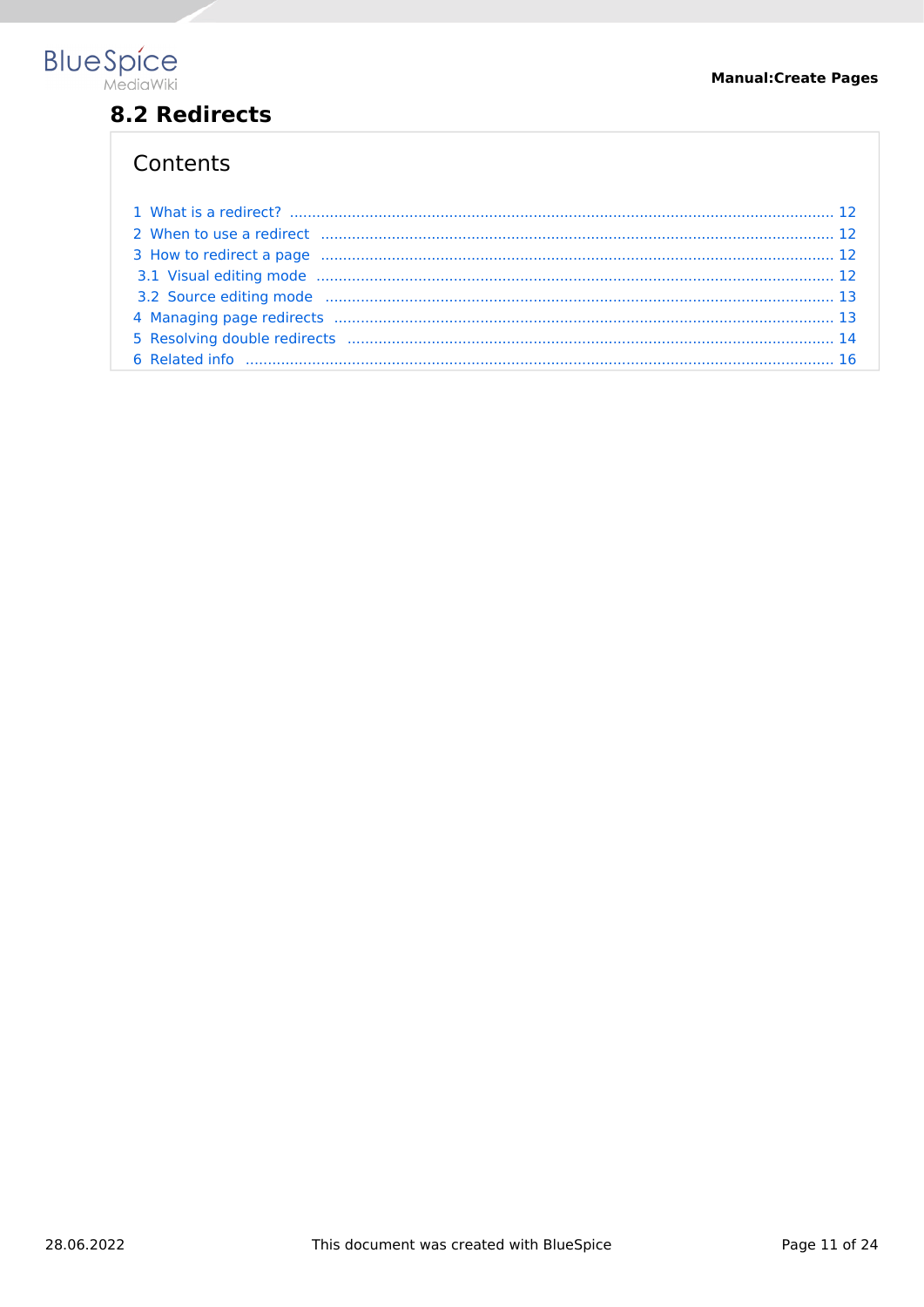

# <span id="page-11-0"></span>What is a redirect?

A redirect is a technique to automatically forward users from one page to another. If you redirect a page that has content, the user will not see the content of the redirected page, but only the content of the target page.

# <span id="page-11-1"></span>When to use a redirect

Pages are usually redirected in the following cases: abbreviations synonyms duplicate content spelling variants

plural/singular renaming/moving a page

# <span id="page-11-2"></span>How to redirect a page

# <span id="page-11-3"></span>**Visual editing mode**

**Click** the options menu in the visual editor toolbar and **select** the *Page settings* link:



**Activate** the checkbox *Redirect this page to* and enter the name of the target page:

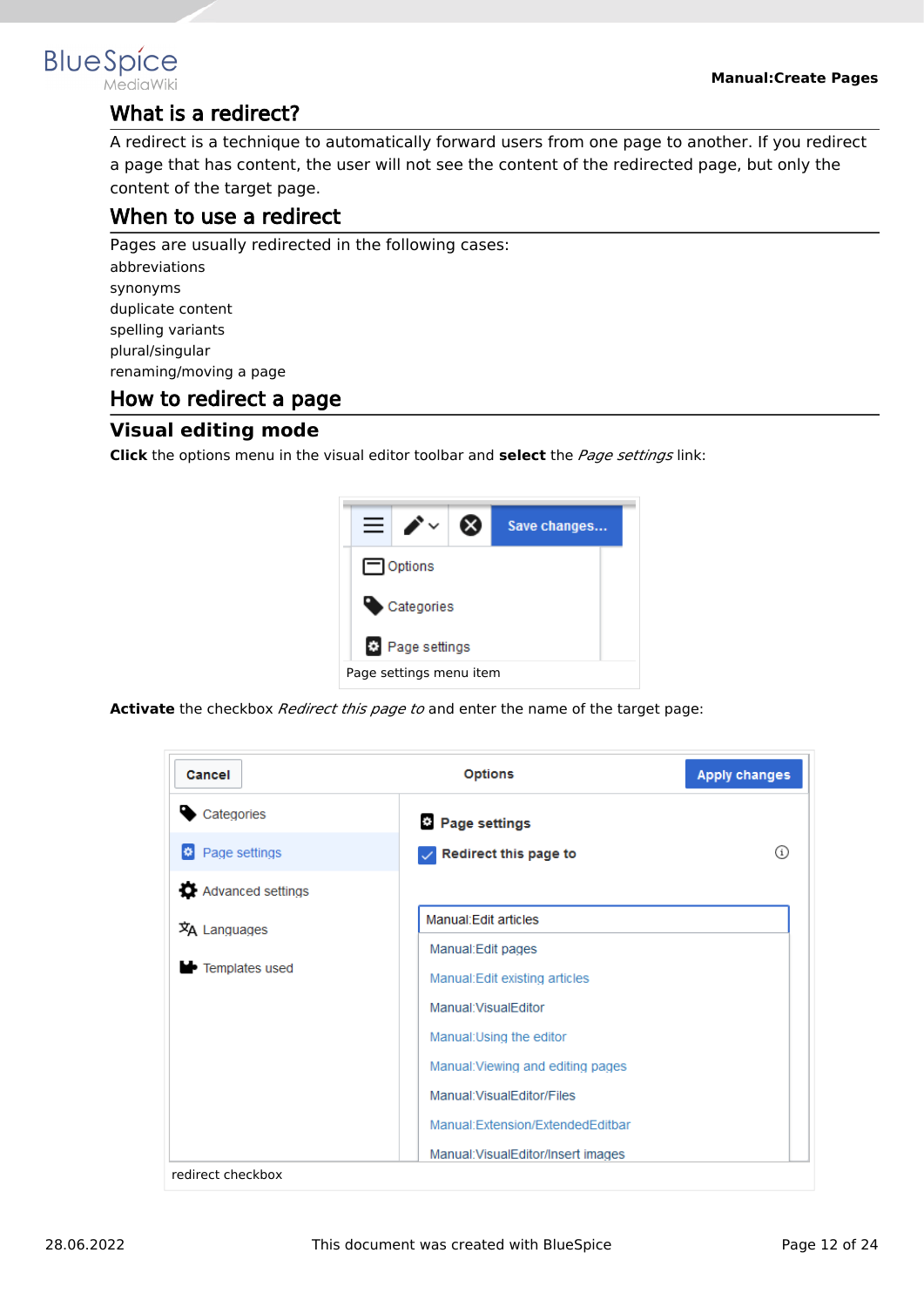3. **Click** *Apply changes*.

### <span id="page-12-0"></span>**Source editing mode**

At the very beginning of the page, insert the redirect instruction and save the page:

#REDIRECT [[pagename of target page]]

There is no need to delete the content of the page. The content is simply no longer visible to readers as long as the redirect is included on the page. If you remove the code for redirecting the page, the original content will be loaded again.

## <span id="page-12-1"></span>Managing page redirects

All redirected pages on the wiki are listed on the special page Special: ListRedirects . In addition, there are pages for broken redirects as well as double redirects in the maintenance reports on the Special pages. You can navigate to them from *Global actions > Special pages*.

To maintain the quality of your wiki, you should review these pages on a regular basis and fix any broken and double redirects.

If you navigate to a redirected page, it shows the redirect source. A rounded arrow points to the target file:



The page "What links here" shows if redirects to a page exist. The page can be accessed via the *...all actions* link in the page tools:

| $\times$               | All actions                | <b>DY IVILIA</b><br>$\Box$<br>$\overline{\mathbf{v}}$ | Move                     |
|------------------------|----------------------------|-------------------------------------------------------|--------------------------|
|                        |                            |                                                       | Copy                     |
| Views                  | Namespaces                 |                                                       | <b>Delete</b>            |
| View                   | Setup                      | theless, we assume that you                           | Refresh                  |
| Edit                   | Discussion                 |                                                       |                          |
| Edit source            | New page                   |                                                       | Translate and transfer   |
| Page history           | New subpage                |                                                       |                          |
|                        | New section                |                                                       | Start a workflow         |
|                        | New file                   |                                                       |                          |
|                        |                            | allation interface.                                   | Set expiry               |
|                        |                            | t provide any further                                 | Set reminder             |
| Content actions        | Toolbox                    |                                                       |                          |
|                        |                            |                                                       | Set page assignments     |
| Delete                 | E-Mail                     |                                                       | Add to book              |
| Move                   | What links here            |                                                       |                          |
| Protect                | Related changes            |                                                       |                          |
| Unwatch                | Upload file                |                                                       | $\propto$                |
| Refresh                | Special pages              |                                                       |                          |
| Add to book            | Printable version          |                                                       | DETAILS                  |
| Insert category        | Copy URL                   |                                                       |                          |
| Set page assignments   | Page information           |                                                       | Page history             |
| Set reminder           | Cite this page             |                                                       |                          |
| Set expiry             | Browse properties          | $\beta$                                               | Page information         |
| Translate and transfer | PDF single page            |                                                       | <b>Browse properties</b> |
| Copy                   | PDF page with subpages     |                                                       |                          |
| Start a workflow       | PDF page with linked pages |                                                       | all actions              |
|                        | Display readers            |                                                       |                          |
|                        | QR code                    |                                                       |                          |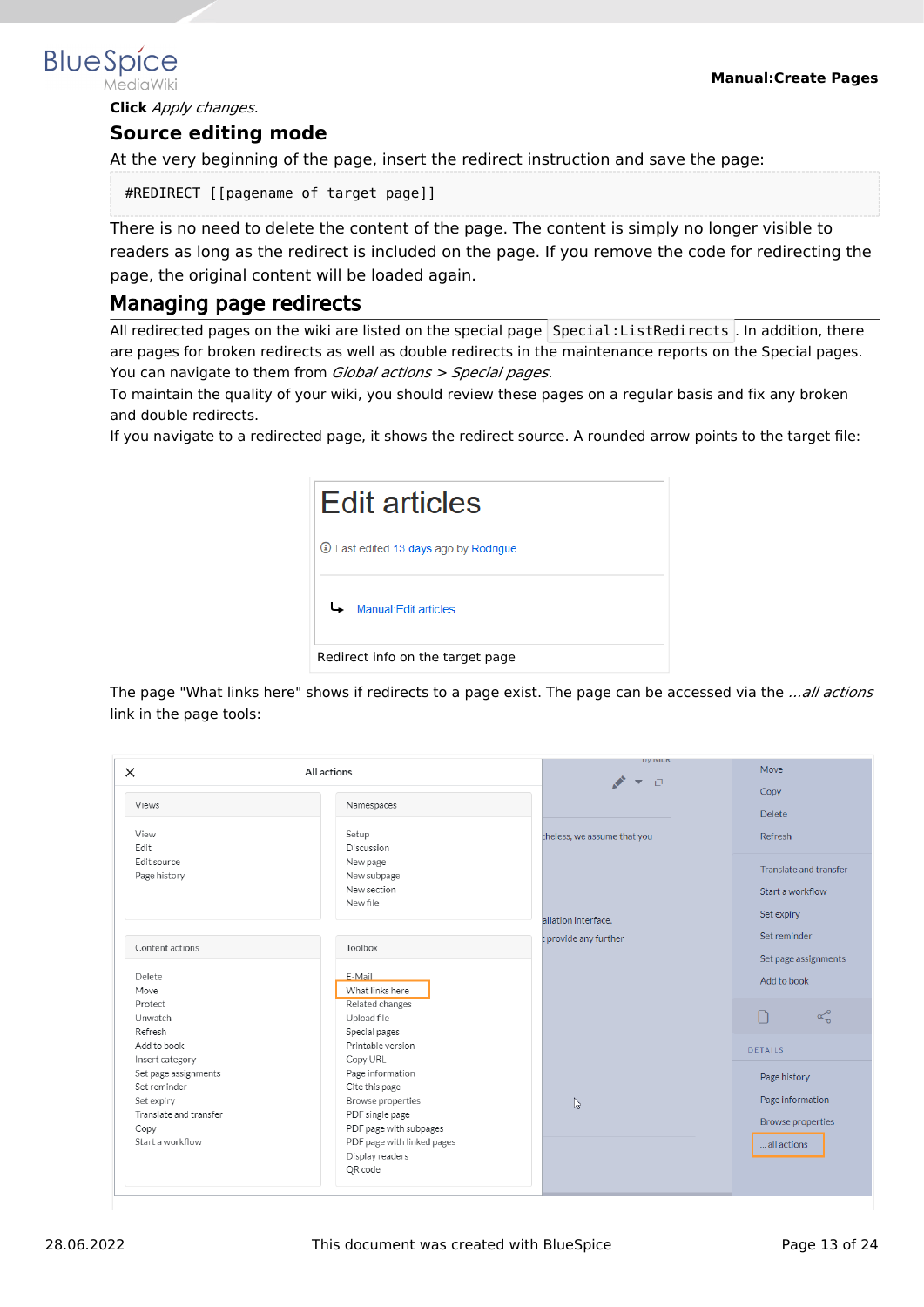

Clicking on the page name of the redirected page opens the original page:

# Pages that link to "Setup: Installation Guide/System Preparation/Windows/Introduction" What links here Page: Setup:Installation Guide/System Preparation/Windows/Introduction Namespace: all  $\checkmark$ Invert selection Go Filters Hide transclusions | Hide links | Hide redirects The following pages link to Setup:Installation Guide/System Preparation/Windows/Introduction: Displayed 2 items. View (previous 50 | next 50) (20 | 50 | 100 | 250 | 500) • Setup:Installation Guide/System Preparation/Windows (- links | edit) • Setup:Installation Guide/System Preparation/Windows/Vorwort(redirect page) (- links | edit) View (previous 50 | next 50) (20 | 50 | 100 | 250 | 500)

redirect link

# <span id="page-13-0"></span>Resolving double redirects

The page *Special:DoubleRedirects* lists all pages that are redirected from an already redirected page:

# Double redirects This page lists pages that redirect to other redirect pages. Each row contains links to the first and second redirect, as well as the target of the second redirect, which is usually the "real" target page to which the first redirect should point. Crossed out entries have been solved. Showing below up to 50 results in range #1 to #50. View (previous 50 | next 50) (20 | 50 | 100 | 250 | 500) 1. Get creative - Working with information (edit) → Create pages → Manual: Create pages 2. Edit existing articles (edit)  $\rightarrow$  Create pages  $\rightarrow$  Manual: Create pages Special page "Double redirects"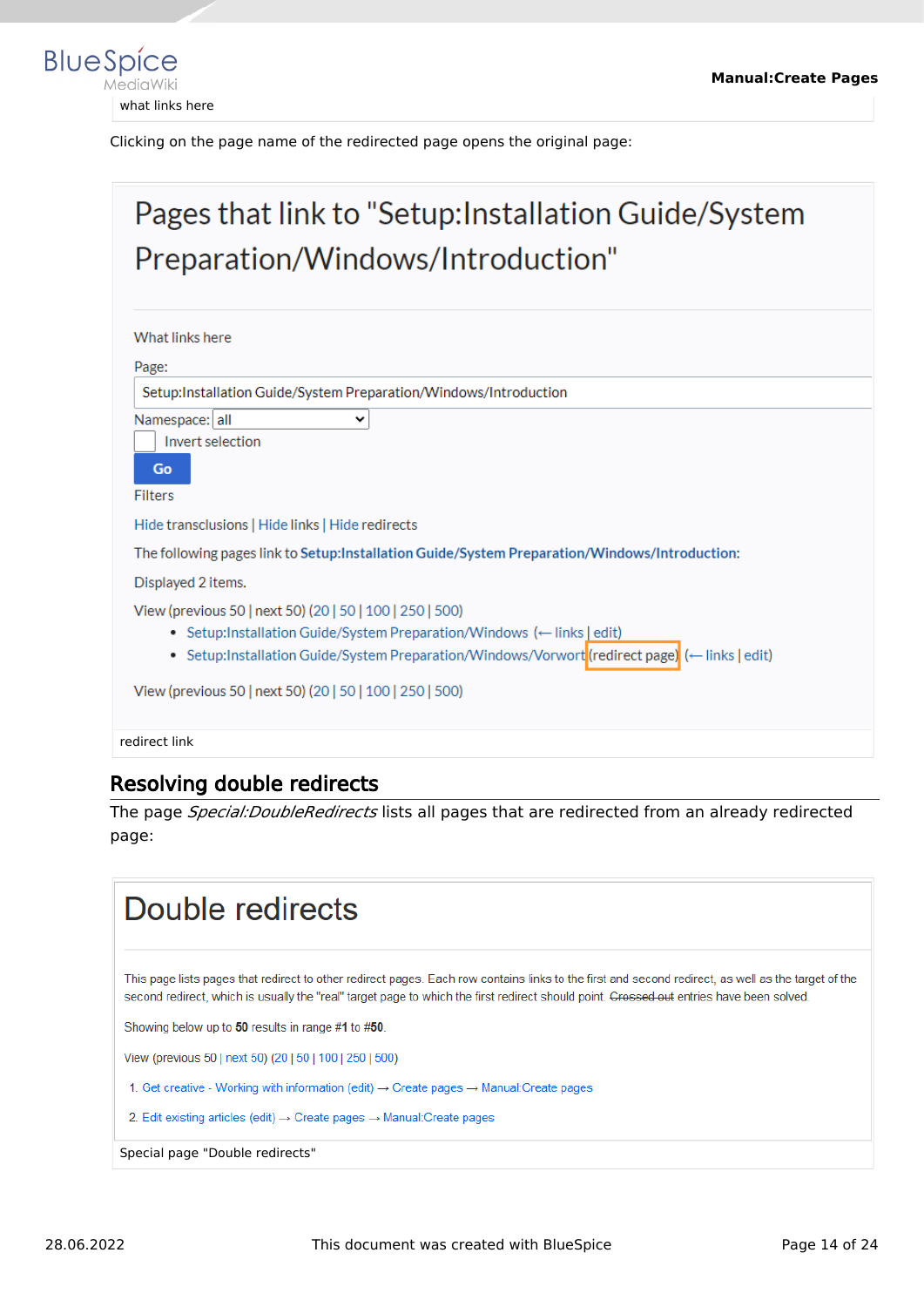

Let's look at the page *Edit existing articles* in the BlueSpice helpdesk. This page is redirected to a page *Create pages* that is again redirected to *Manual: Create pages*. The double redirect was caused by moving the page *Create pages* to the namespace *Manual*.

To resolve the double redirect, we open the page *Edit existing articles* in source view:

# **Edit existing articles**

```
#REDIRECT [[Create pages]]
\leq 1 - 1_NOTOC_<bs:bookshelf src="Book:User manual 3.1 - incomplete draft" />
== Edit existing articles==
Every existing article in a wiki should be modifiable. Simply switch into edit mode, change the
contents, and save. Easy!
===Entering edit mode===
You have two options to edit an article:
```
#### Original page

**BlueSpice** 

The page is not only redirected to the page *Create pages* but also contains a bookshelf tag. Therefore, we first check if the page is still part of the book. If it is, we need to decide if the book should include this page or the actual final target page of the redirect instead.

We now have some options to fix the redirect:

Redirect to the final target page

Redirect to a completely different page

Delete the page

Since the helpdesk actually has an updated page about editing, we redirect to the final target page *Manual:Edit pages*:



Sometimes, it might make more sense to simply delete the page. Before deleting an article, always check what other pages link to the page by reviewing the info under *Special: WhatLinksHere/Redirects*.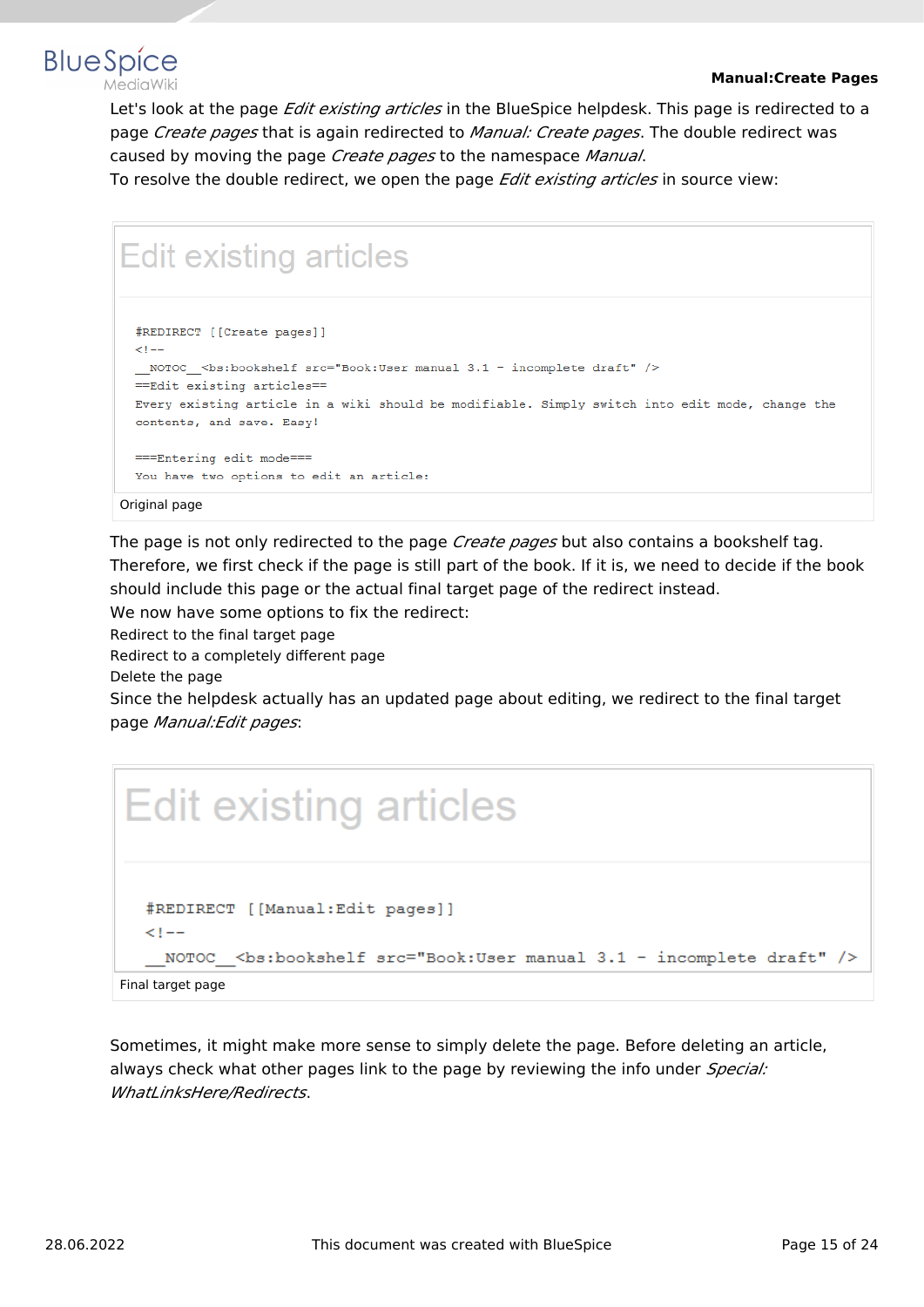<span id="page-15-1"></span>

# **Related info**

- Rename and move pages
- Delete an article
- Creating subpages
- https://www.mediawiki.org/wiki/Help:Redirects

# <span id="page-15-0"></span>2.3 Rename/move

| 4 Updating references to the page manufactured contain and contain an approximation of the page of the page of the page $\sim$ 19 |  |
|-----------------------------------------------------------------------------------------------------------------------------------|--|
|                                                                                                                                   |  |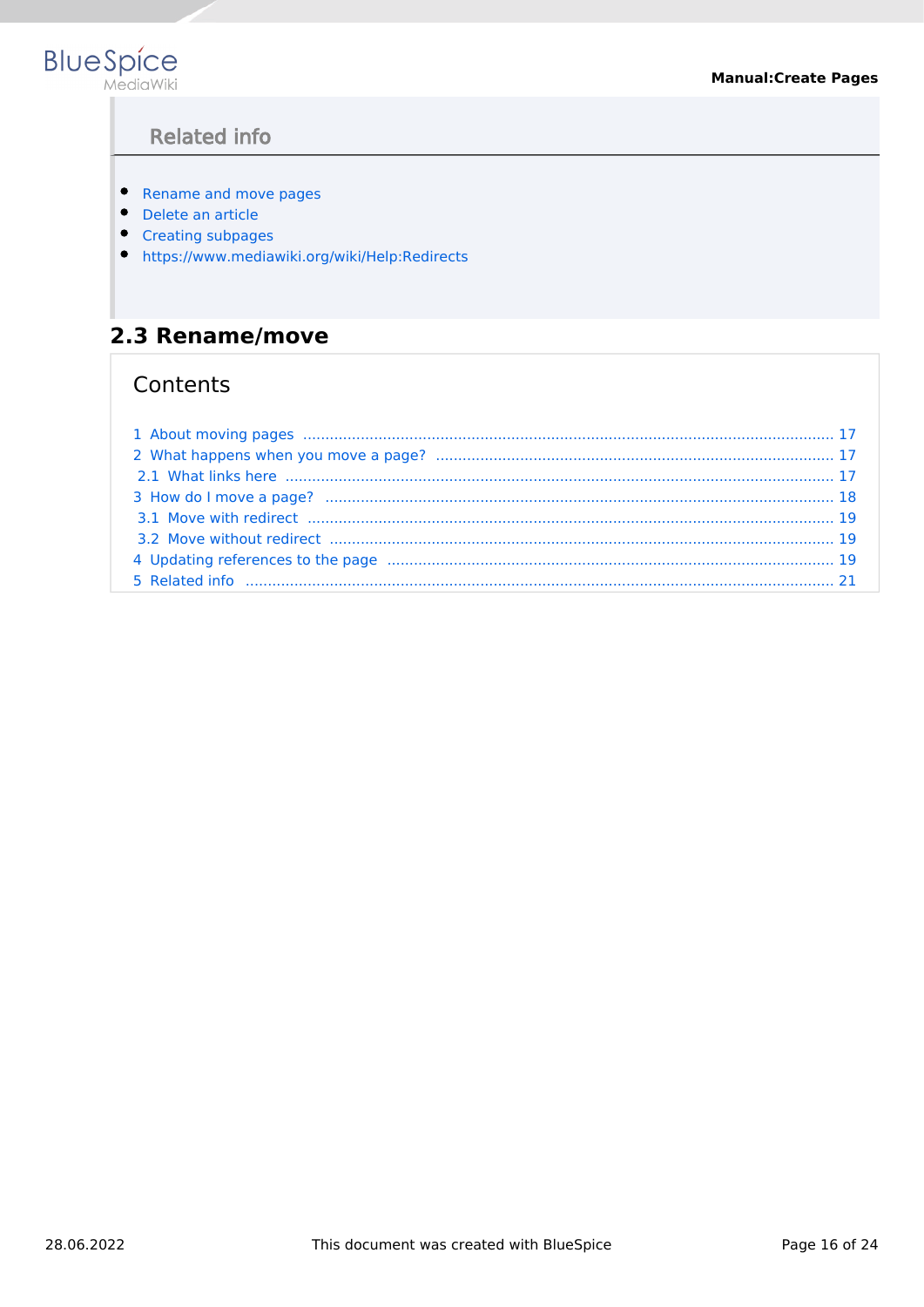# <span id="page-16-0"></span>About moving pages

A wiki page can only be renamed by moving it. Moving is necessary, since the web address of the page changes during renaming. Normally, there are many links to a wiki page. It is therefore important that these links still work after renaming the page.

A page can be moved with or without redirecting the original page. Let's take a closer look at the differences.

# <span id="page-16-1"></span>What happens when you move a page?

When you move a page:

you rename the page name and thus the page title

the page content is displayed on the new page

the version history of the original page is transferred to the new page

If you move from the original page to the new page, an additional page with the old page name will be created. This page then serves as a redirect to the new page. If you do not create a redirect, the original page is simply replaced. In this case, you should check and update the links to the old page on your wiki.

## <span id="page-16-2"></span>**What links here**

Before you move a page, you should see if other pages link to that page name. To do this, go to *What links here* under *...all actions* in the page tools. If many links are listed here, you should create a redirect when moving the page.

| $\times$                            | All actions                                                      | e changes                    | Move                                                     |
|-------------------------------------|------------------------------------------------------------------|------------------------------|----------------------------------------------------------|
| Views                               | Namespaces                                                       |                              | Copy<br><b>Delete</b>                                    |
| View                                | Manual                                                           |                              | Refresh                                                  |
| Edit<br>Edit source<br>Page history | Discussion<br>New page<br>New subpage<br>New section<br>New file | en serves as a<br>and update | Translate and transfer<br>Start a workflow<br>Set expiry |
| Content actions (m)                 | Toolbox                                                          | tions in the                 | Set reminder<br>Set page assignments                     |
| <b>Delete</b>                       | E-Mail                                                           |                              | Add to book                                              |
| Move                                | What links here                                                  |                              |                                                          |
| Protect<br>Unwatch                  | Related changes<br>Upload file                                   |                              | $\propto$                                                |
| Refresh                             | Special pages                                                    | ieben'                       |                                                          |
| Add to book                         | Page information                                                 |                              | DETAILS                                                  |
| Insert category                     | Browse properties                                                |                              |                                                          |
| Set page assignments                | PDF single page                                                  |                              | Page history                                             |
| Set reminder                        | PDF page with subpages                                           |                              | Page information                                         |
| Set expiry                          | PDF page with linked pages                                       |                              |                                                          |
| Translate and transfer              | Display readers                                                  |                              | <b>Browse properties</b>                                 |
| Copy<br>Start a workflow            | QR code<br>Export book                                           |                              | all actions                                              |

The following diagram shows how to rename an "Emobile" page to a page called "Electric Vehicles" page: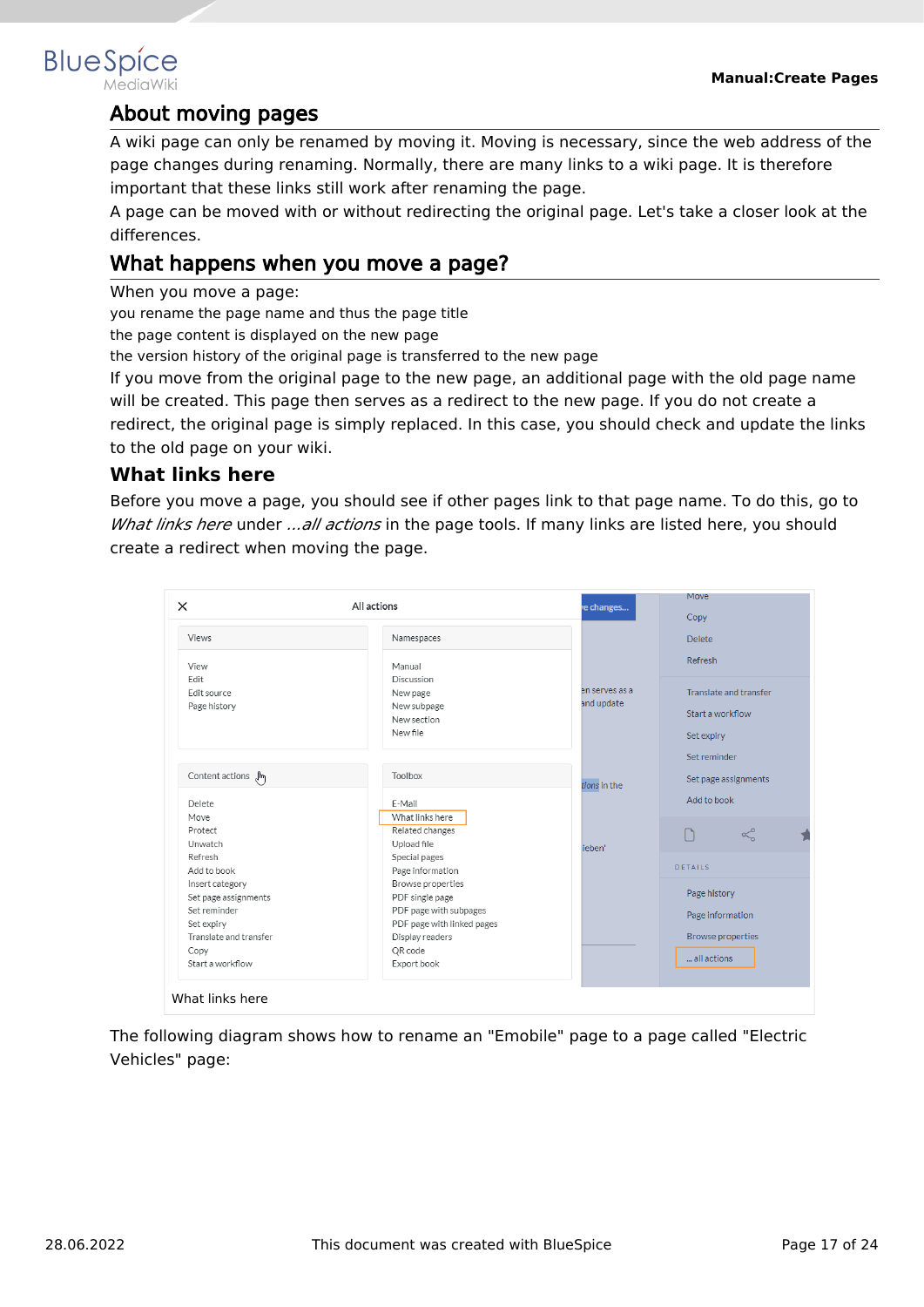

# <span id="page-17-0"></span>How do I move a page?

Go to the page tools menu item "Manage page> Move":

**Click** *Move.*



**Enter** a new page name. If you move the page to a different namespace, you need to include the namespace prefix as well.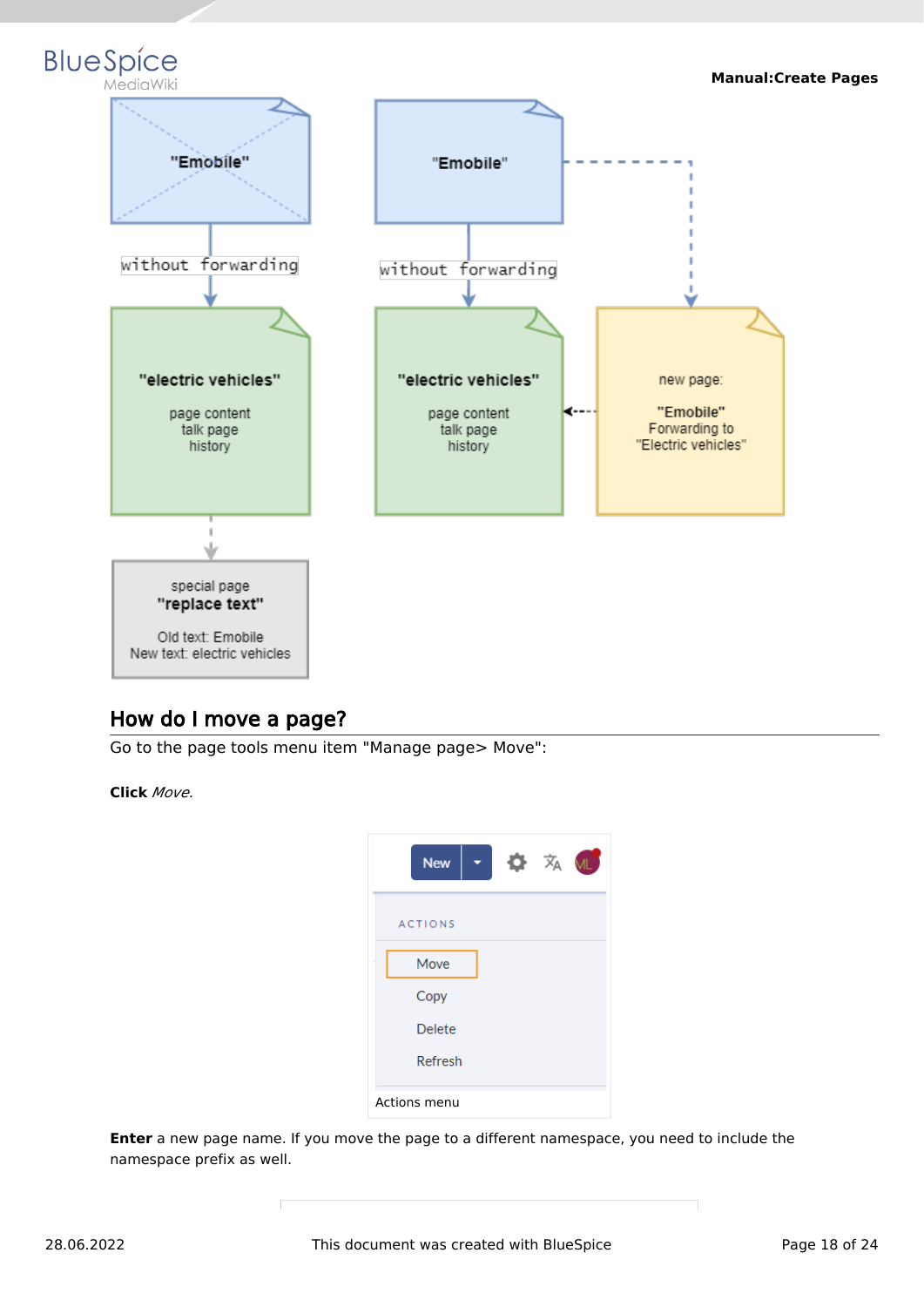

2.

#### **Manual:Create Pages**

| Cancel                                                       | Move page "Multilingual wiki"     | <b>Done</b> |  |  |  |
|--------------------------------------------------------------|-----------------------------------|-------------|--|--|--|
|                                                              | New title:                        |             |  |  |  |
| Manual: Multilingualism                                      |                                   |             |  |  |  |
| Reason:                                                      |                                   |             |  |  |  |
|                                                              |                                   |             |  |  |  |
|                                                              | Leave a redirect behind           |             |  |  |  |
|                                                              | $\vee$ Move subpages (up to 100)  |             |  |  |  |
|                                                              | Watch source page and target page |             |  |  |  |
| Moving a page to a different namespace and renaming the page |                                   |             |  |  |  |

Provide a reason why why it was necessary to move the page (optional). This reason is shown in the logs of the wiki.

**Leave a redirect behind:** Depending on the linking status or purpose of a page, you now have to decide whether to move the page with or without forwarding.

**Watch source page and target page**: Specify whether you want to put the source and landing pages on your watch list when redirecting.

**Click** *Done*. The page has been moved.

| Move succeeded                                                                                                                                                              |
|-----------------------------------------------------------------------------------------------------------------------------------------------------------------------------|
| "Template:Box Left" has been moved to "Template:Box Left 1"<br>A redirect has been created<br>To also modify links to this page in other pages, go to Special: ReplaceText. |
| Successfull move                                                                                                                                                            |

### <span id="page-18-0"></span>**Move with redirect**

It makes sense to create a redirect in the following cases:

The original page is linked to many other sites (e.g., from other websites or other internal wiki sites). The title of the original page is sometimes used in the search and the page should be found either way.

### <span id="page-18-1"></span>**Move without redirect**

In these cases, it makes sense to move without forwarding:

A spelling error is corrected in the title. There are only a few links to the page and they are easy to find and replace.

The original title should not appear in the search.

An unnecessary redirection via a forwarding page should be avoided.

## <span id="page-18-2"></span>Updating references to the page

If no redirect was created when the page was renamed, it is sometimes necessary to check if existing links to the original page exist in your wiki. These must then be adapted accordingly to the new page name, so that the page is newly networked.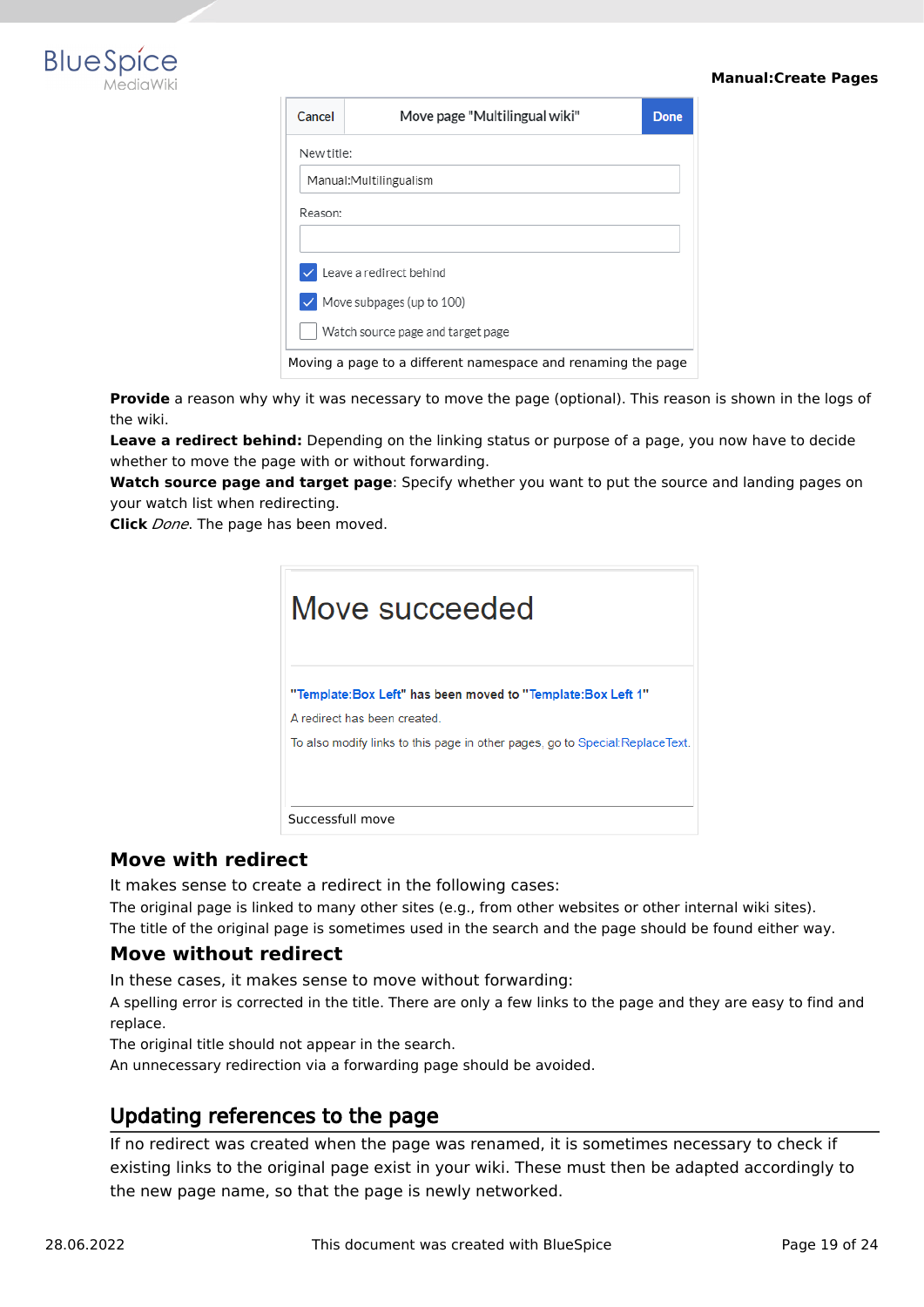

Users with administrator permissions can go to the page *Special:Replace Text* to find references to the previous page name.

Enter the original page title under "Existing text" and the new page title under "Replacement text":

| Original text:               | Box left |  |
|------------------------------|----------|--|
|                              |          |  |
| Replacement text: Box left 1 |          |  |
|                              |          |  |
|                              |          |  |
| Replace text                 |          |  |

Select all wiki sections using the "All" button to find existing references to the original page:

| Search in namespaces:                                                                                                                                                                                                                                                                                                                                                                                                                                                                                                                                                                                                                                                                                                                                                                                                                                     |  |  |  |
|-----------------------------------------------------------------------------------------------------------------------------------------------------------------------------------------------------------------------------------------------------------------------------------------------------------------------------------------------------------------------------------------------------------------------------------------------------------------------------------------------------------------------------------------------------------------------------------------------------------------------------------------------------------------------------------------------------------------------------------------------------------------------------------------------------------------------------------------------------------|--|--|--|
| File<br>File talk<br><b>Help talk</b><br>(Main)<br>Talk<br>Help<br>Check:<br>$A$ ll<br><b>None</b><br>MediaWiki V<br>MediaWiki talk<br>Category v<br>Category talk<br>User<br>User talk<br>Property<br>Property talk<br><b>Bluespice talk</b><br>Template<br>Template talk<br>Bluespice V<br><b>Book talk</b><br>Form talk<br>Rule talk<br><b>Book</b><br>Form<br>Rule<br>Concept talk<br>Widget $\overline{\smile}$<br>Widget talk<br>SocialEntity V<br>SocialEntity talk<br>Concept<br>smw/schema talk<br>Module $\checkmark$<br>Module talk<br>smw/schema v<br>Gadget talk<br>Gadget<br>$\checkmark$<br>Gadget definition v<br>Gadget definition talk<br>Setup Talk<br>Setup<br>$\checkmark$<br>$\checkmark$<br><b>Manual Talk</b><br>Reference Talk<br>Manual<br>Reference V<br>✓<br>✓<br><b>Legal Talk</b><br><b>FAQ Talk</b><br><b>FAQ</b><br>Legal |  |  |  |
| Optional filters:<br>Replace only in category:<br>Replace only in pages with the prefix:                                                                                                                                                                                                                                                                                                                                                                                                                                                                                                                                                                                                                                                                                                                                                                  |  |  |  |
| Replace text in page contents                                                                                                                                                                                                                                                                                                                                                                                                                                                                                                                                                                                                                                                                                                                                                                                                                             |  |  |  |
| Replace text in page titles, when possible                                                                                                                                                                                                                                                                                                                                                                                                                                                                                                                                                                                                                                                                                                                                                                                                                |  |  |  |
| Announce these edits via Special: RecentChanges and watchlists                                                                                                                                                                                                                                                                                                                                                                                                                                                                                                                                                                                                                                                                                                                                                                                            |  |  |  |
| <b>Continue</b>                                                                                                                                                                                                                                                                                                                                                                                                                                                                                                                                                                                                                                                                                                                                                                                                                                           |  |  |  |
| Replace text - settings                                                                                                                                                                                                                                                                                                                                                                                                                                                                                                                                                                                                                                                                                                                                                                                                                                   |  |  |  |

If you click on "Continue" the text will not be replaced yet. First, an overview page with the results found will be displayed. Check which of the results you want to replace and check the box. Click "Replace" to perform the replacement:

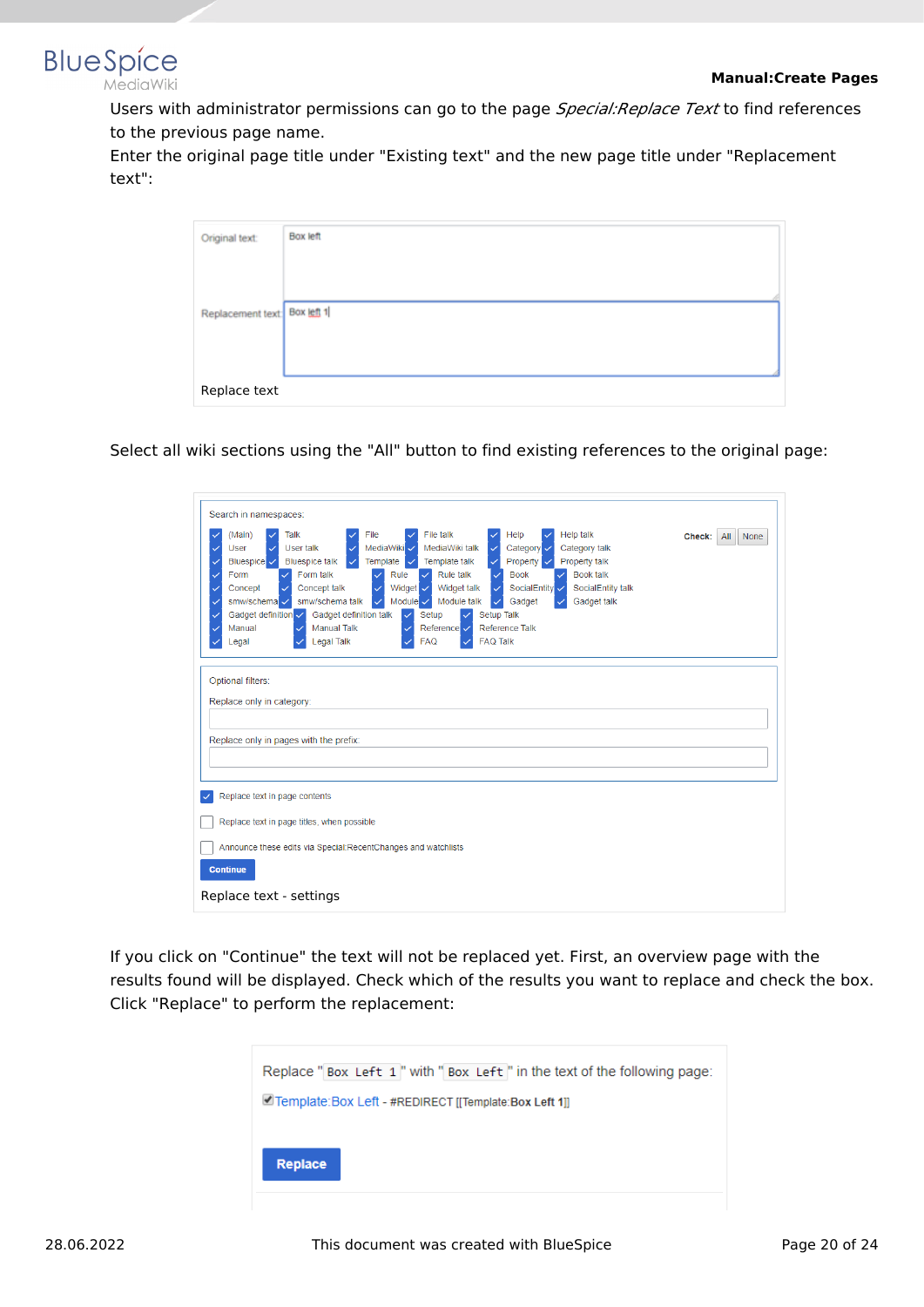

Replace old page name

The last page now confirms that the wiki is now completing the text replacements:

"Box Left 1" will be replaced with "Box Left" in one page. Return to form. Confirmation of text replacements

Your wiki is now correctly linked again and the editing of the page renaming is completed. Depending on the number of replacements, it may take a while before the changes are actually visible. The changes made by this special page are collected in a queue, which is gradually processed in the background.

<span id="page-20-1"></span>

# <span id="page-20-0"></span>**Reference:BlueSpicePageTemplates Extension\: BlueSpicePageTemplates**

#### [all extensions](https://en.wiki.bluespice.com/wiki/Category:Extension)

| <b>Overview</b>                                                                   |                                                       |             |                                      |
|-----------------------------------------------------------------------------------|-------------------------------------------------------|-------------|--------------------------------------|
| <b>Description:</b>                                                               | Displays a list of templates marked as page templates |             |                                      |
| State:                                                                            | stable                                                | Dependency: | <b>BlueSpice</b>                     |
| Developer:                                                                        | HalloWelt                                             | License:    | GPL-3.0-only                         |
| Type:                                                                             | <b>BlueSpice</b>                                      |             | <b>Category:</b> Content Structuring |
| BlueSpice free, BlueSpice pro, BlueSpice Farm, BlueSpice Cloud<br><b>Edition:</b> |                                                       |             |                                      |
| <b>View help page</b>                                                             |                                                       |             |                                      |

### Features

**BlueSpicePageTemplates** allows users to create new pages from predefined templates to start with a basic page structure.

Create a template (with headers, categories, boxes and other content) in the template namespace.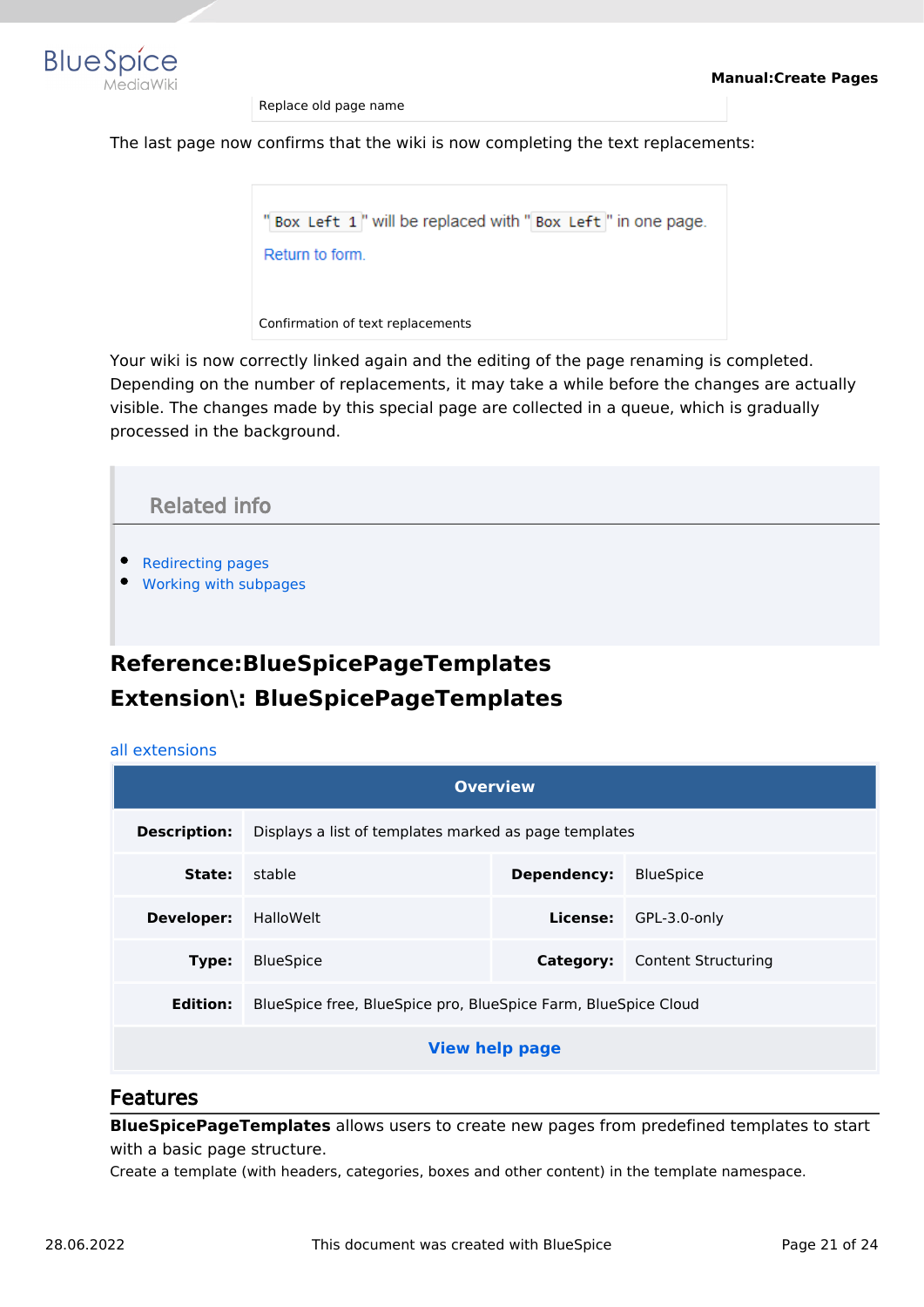### **Manual:Create Pages**

Create a page template using the special page Special\_PageTemplatesAdmin give the page template a name and a description.

Each template should be assigned a template from the "Template" namespace that represents the structure of a document.

Page templates can be assigned to a particular namespace, so that a certain template will only appear when creating pages in that namespace.

The page template is shown as a choice when a new page is created.

Some aspects of this extension can be configured on the page Special:BlueSpiceConfigManager, under "Page templates". Here, wiki administrators can:

Force a target namespace for the page that was created from the template

Hide default templates

## Technical Information

This information applies to BlueSpice 4. Technical details for BlueSpice cloud can differ in some cases.

## **Requirements**

MediaWiki: 1.35.0 BlueSpiceFoundation: 4.0

## **Integrates into**

## **Special pages**

PageTemplatesAdmin

### **Permissions**

| <b>Name</b>                            | <b>Description</b>                                                                             | Role                                            |
|----------------------------------------|------------------------------------------------------------------------------------------------|-------------------------------------------------|
| pagetemplatesadmin-<br>viewspecialpage | Access to the Special: PageTemplatesAdmin special<br>page, where page templates can be managed | admin.<br>maintenanceadmin,<br>structuremanager |

# **Configuration**

| <b>Name</b>                      | Value                                                                                                                                       |
|----------------------------------|---------------------------------------------------------------------------------------------------------------------------------------------|
| PageTemplatesExcludeNs           | array ( $0 = > -2$ , $1 = > -1$ , $2 = > 6$ , $3 = > 7$ , $4 = > 8$ , $5 = > 9$ , $6 = > 1$<br>10, $7 = > 11$ , $8 = > 14$ , $9 = > 15$ , ) |
| PageTemplatesForceNamespace      | false                                                                                                                                       |
| PageTemplatesHideDefaults        | false                                                                                                                                       |
| PageTemplatesHidelfNotInTargetNs | true                                                                                                                                        |

## **API Modules**

bs-pagetemplates-store bs-pagetemplates-tasks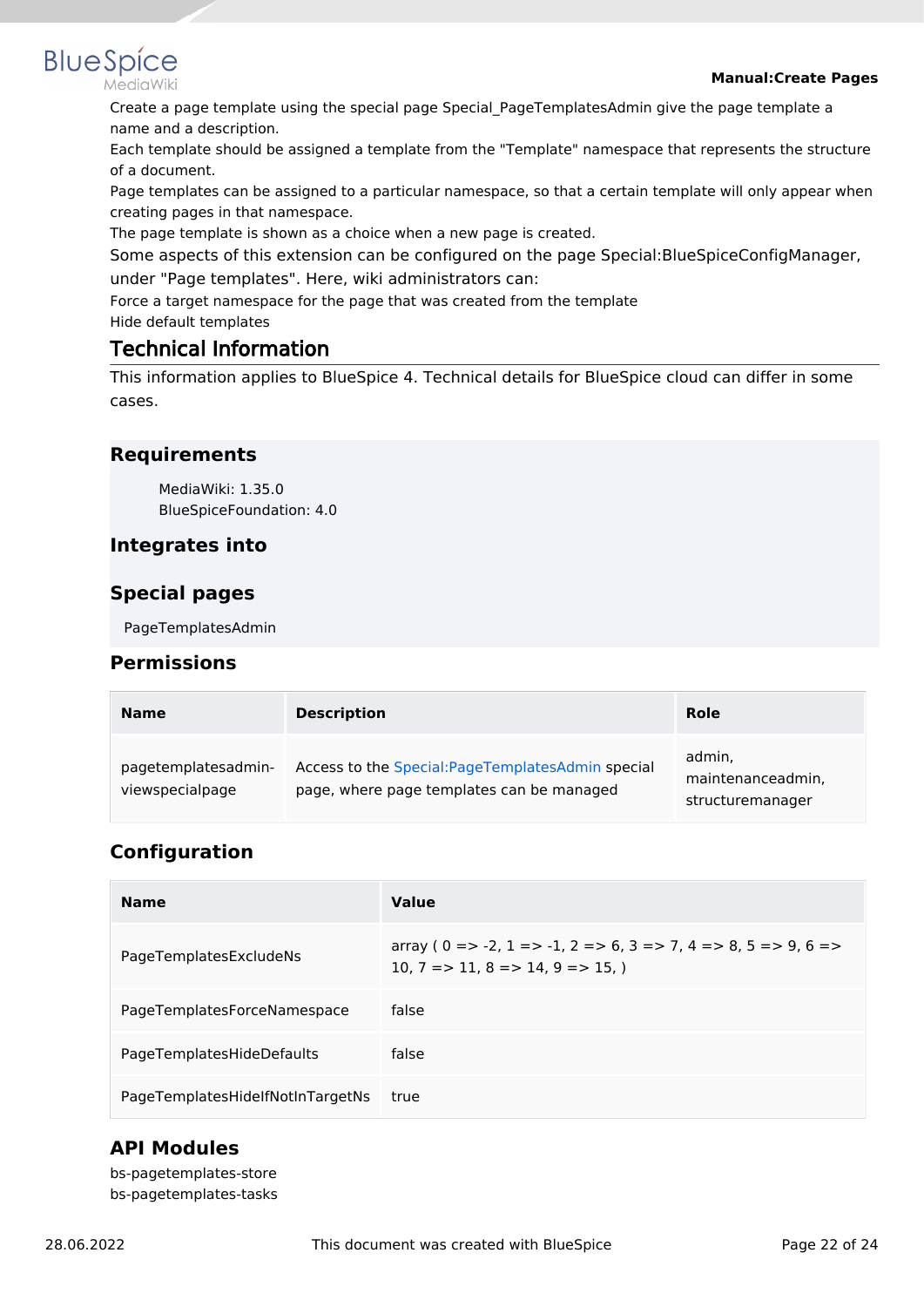

### **Hooks**

[BSApiNamespaceStoreMakeData](https://www.mediawiki.org/wiki/Manual:Hooks/BSApiNamespaceStoreMakeData) [BSUsageTrackerRegisterCollectors](https://www.mediawiki.org/wiki/Manual:Hooks/BSUsageTrackerRegisterCollectors) [HtmlPageLinkRendererBegin](https://www.mediawiki.org/wiki/Manual:Hooks/HtmlPageLinkRendererBegin) [LoadExtensionSchemaUpdates](https://www.mediawiki.org/wiki/Manual:Hooks/LoadExtensionSchemaUpdates) [MWStakeCommonUIRegisterSkinSlotComponents](https://www.mediawiki.org/wiki/Manual:Hooks/MWStakeCommonUIRegisterSkinSlotComponents) [MediaWikiPerformAction](https://www.mediawiki.org/wiki/Manual:Hooks/MediaWikiPerformAction) [MessagesPreLoad](https://www.mediawiki.org/wiki/Manual:Hooks/MessagesPreLoad) [NamespaceManager::editNamespace](https://www.mediawiki.org/wiki/Manual:Hooks/NamespaceManager::editNamespace) [NamespaceManager::getMetaFields](https://www.mediawiki.org/wiki/Manual:Hooks/NamespaceManager::getMetaFields) [NamespaceManager::writeNamespaceConfiguration](https://www.mediawiki.org/wiki/Manual:Hooks/NamespaceManager::writeNamespaceConfiguration)

# <span id="page-22-0"></span>**Reference:Page Forms Extension\: Page Forms**

#### [all extensions](https://en.wiki.bluespice.com/wiki/Category:Extension)

| <b>Overview</b>                                            |                                                               |                           |                                      |
|------------------------------------------------------------|---------------------------------------------------------------|---------------------------|--------------------------------------|
|                                                            | <b>Description:</b> Forms for creating and editing wiki pages |                           |                                      |
| State:                                                     | stable                                                        | Dependency:               | MediaWiki                            |
| <b>Developer:</b>                                          | Yaron Koren, Stephan Gambke,<br>and others                    | <b>License:</b> $GPI V2+$ |                                      |
| Type:                                                      | MediaWiki                                                     |                           | <b>Category:</b> Content Structuring |
| BlueSpice pro, BlueSpice Farm, BlueSpice Cloud<br>Edition: |                                                               |                           |                                      |
| For more info, visit Mediawiki.                            |                                                               |                           |                                      |

## Features

**Page Forms** (known until November 2016 as **Semantic Forms**) is an extension to MediaWiki that allows users to add, edit and query data using forms.

It was originally created as an offshoot of the [Semantic MediaWiki](https://www.mediawiki.org/wiki/Special:MyLanguage/Extension:Semantic_MediaWiki) extension to be able to edit templates that store their parameters via SMW. However, it can now also work with the alternative [Cargo](https://www.mediawiki.org/wiki/Special:MyLanguage/Extension:Cargo) extension, or with neither extension installed.

Very simply, Page Forms allows you to have **forms for creating and editing pages** on your wiki, as well as **for querying data**, all **without any programming**. Forms can be created and edited not just by administrators, but by users themselves.

The main components of Page Forms functionality are form definition pages, which exist in a separate namespace, 'Form:'. These are pages consisting of markup code which gets parsed when a user goes to a form. Since forms are defined strictly through these definition pages, users can themselves create and modify forms, without the need for any actual programming. The Page Forms extension is mostly used to add and edit calls to infobox-style [templates](https://meta.wikimedia.org/wiki/Special:MyLanguage/Help:Template) within pages. A form allows a user to populate a pre-defined set of templates, as well as page sections, for any page; if Cargo or Semantic MediaWiki are used, the data within the templates can then be stored and queried.